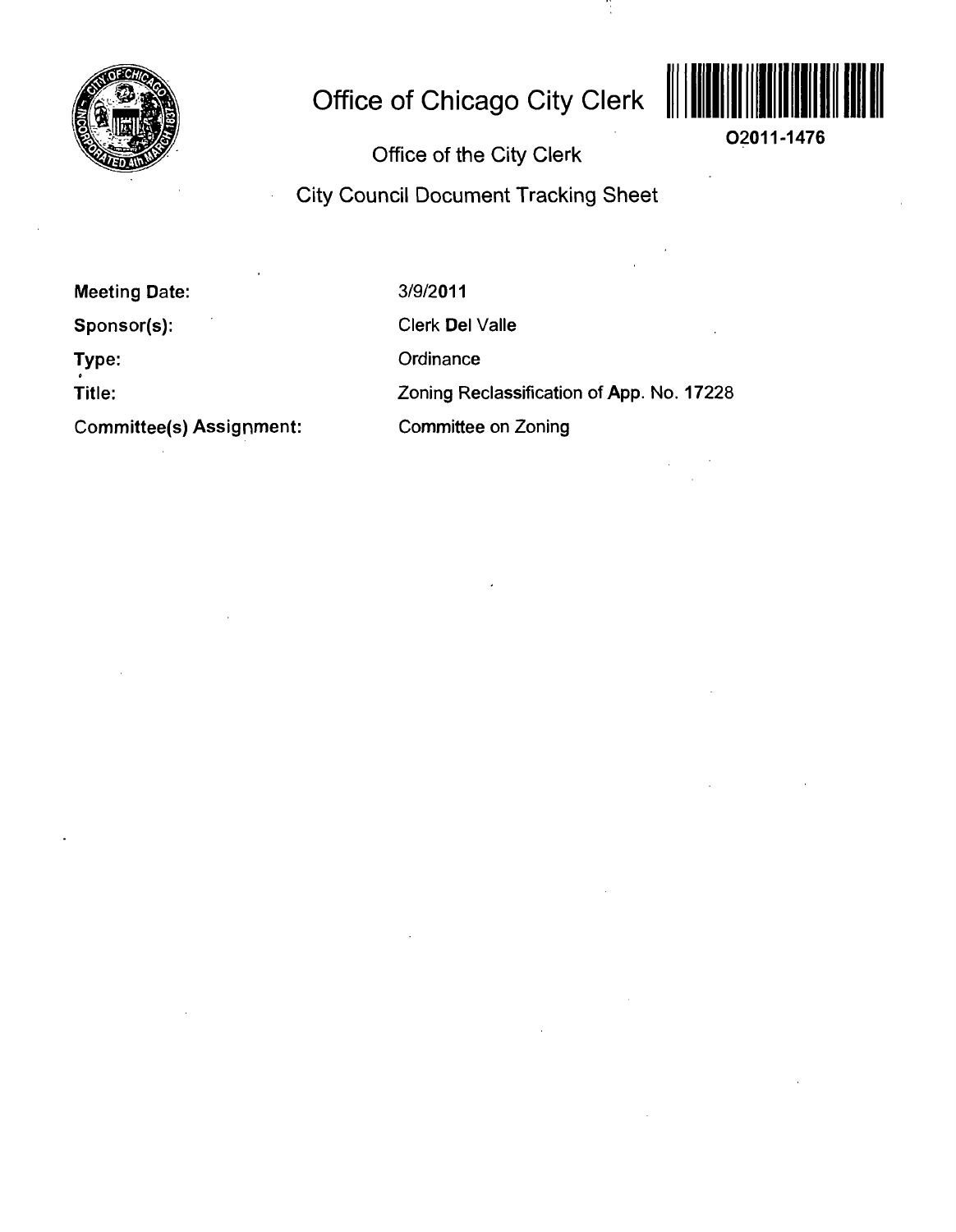# CITY OF CHICAGO

 $\frac{1}{2}$ 

 $# 17228$ <br> $W+DATE$ <br> $3-9-11$ 

 $\ddot{\phantom{0}}$ 

 $\ldots$ 

# APPLICATION FOR AN AMENDMENT TO THE CHICAGO ZONING ORDINANCE

|    | 1. ADDRESS of the property Applicant is seeking to rezone:                                                                                                                                                                                                                |  |  |  |
|----|---------------------------------------------------------------------------------------------------------------------------------------------------------------------------------------------------------------------------------------------------------------------------|--|--|--|
|    | 2985-95 N. Milwaukee Ave., 3018-32 N. Central Park Ave. & 3009-15 N. Monticello                                                                                                                                                                                           |  |  |  |
| 2. |                                                                                                                                                                                                                                                                           |  |  |  |
|    | 3. APPLICANT Aspira Inc. of Illinois                                                                                                                                                                                                                                      |  |  |  |
|    | ADDRESS 2415 N. Milwaukee Ave.                                                                                                                                                                                                                                            |  |  |  |
|    | CITY Chicago STATE IL ZIP CODE 60647                                                                                                                                                                                                                                      |  |  |  |
|    | PHONE 312-660-9630 CONTACT PERSON Rolando R. Acosta                                                                                                                                                                                                                       |  |  |  |
|    | 4. Is the Applicant the owner of the property? $YES\_ X \tN0$<br>If the Applicant is not the owner of the property, please provide the following information<br>regarding the owner and attach written authorization from the owner allowing the applicant<br>to proceed. |  |  |  |
|    | OWNER                                                                                                                                                                                                                                                                     |  |  |  |
|    |                                                                                                                                                                                                                                                                           |  |  |  |
|    |                                                                                                                                                                                                                                                                           |  |  |  |
|    | PHONE CONTACT PERSON                                                                                                                                                                                                                                                      |  |  |  |
| 5. | If the Applicant/Owner of the property has obtained a lawyer as their representative for the<br>rezoning, please provide the following information:                                                                                                                       |  |  |  |
|    | ATTORNEY Rolando Acosta                                                                                                                                                                                                                                                   |  |  |  |
|    | ADDRESS 300 S. Wacker Drive, Suite 2450 CITY Chicago                                                                                                                                                                                                                      |  |  |  |
|    | $CITY$ Chicago STATE IL ZIP CODE 60606                                                                                                                                                                                                                                    |  |  |  |
|    | PHONE 312-660-9630<br>FAX 312-660-9612                                                                                                                                                                                                                                    |  |  |  |

 $\mathcal{L}$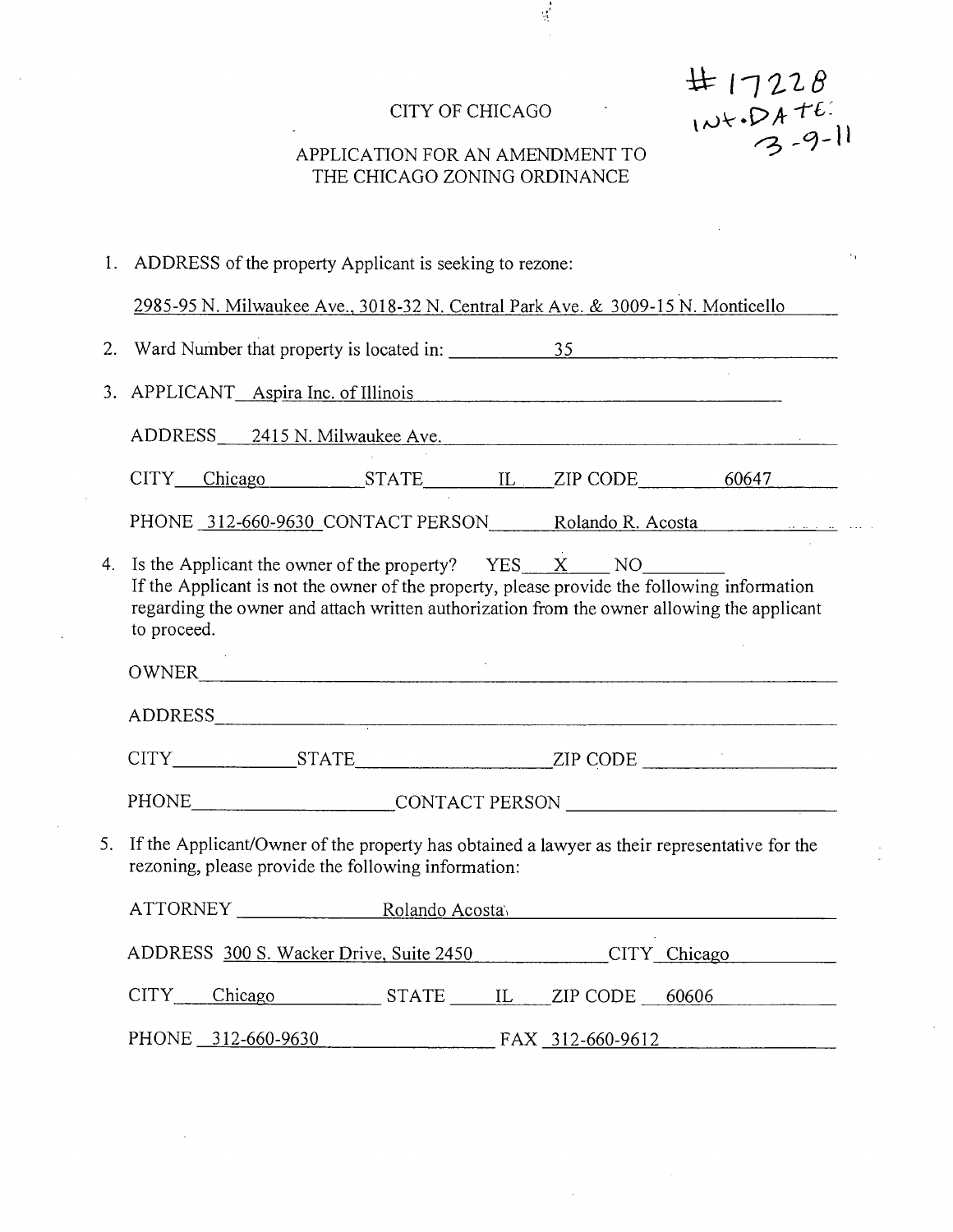#### **ORDINANCE**

 $\frac{1}{2}$ 

BE IT ORDAINED BY THE CITY COUNCIL OF THE CITY OF CHICAGO:

SECTION 1. That the Chicago Zoning Ordinance be amended by changing all the current B3-2 Community Shopping District and RS-3 Residential Single-Unit (Detached) District symbols and indications as shown on Map No. 7-J in the following area:

the alley next north of North Milwaukee Avenue; the alley next west of North Central Park Ave.; a line 359.10 north of North Milwaukee Avenue as measured along the west line of North Central Park Avenue; North Central Park Avenue; a line 210.42 feet north of North Milwaukee Avenue as measured along the west line of North Central Park Avenue and perpendicular thereto; a line 228.46 feet northwest of North Central Park Avenue as measured along the north line of North Milwaukee Avenue and perpendicular thereto; North Milwaukee Avenue; and North Monticello Avenue

to those of a B3-3 Community Shopping District which is hereby established in the area described above.

SECTION 2. This Ordinance shall be in force and effect from and after its passage and due publication.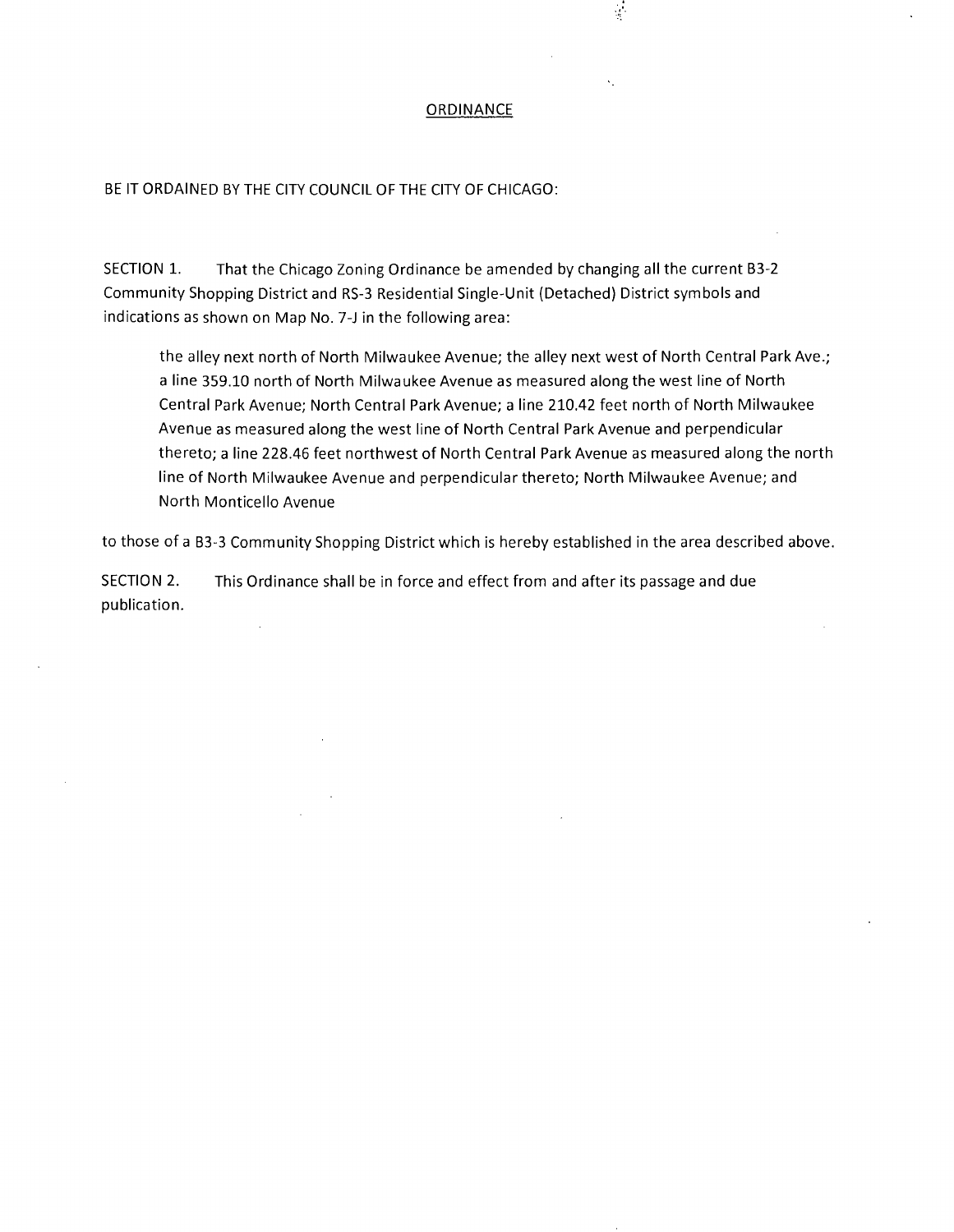6. If the applicant is a legal entity (Corporation, LLC, Partnership, etc.) please provide the names of all owners as disclosed on the Economic Disclosure Statements.

 $\frac{1}{2}$ 

| 7. On what date did the owner acquire legal title to the subject property? _________________________<br>8. Has the present owner previously rezoned this property? If Yes, when?<br>9. Present Zoning District RS-3 & B3-2 Proposed Zoning District B3-3 | No |                                                                                                                                                                                                                                                                                                                                                                                                                                                                                                                                                  |
|----------------------------------------------------------------------------------------------------------------------------------------------------------------------------------------------------------------------------------------------------------|----|--------------------------------------------------------------------------------------------------------------------------------------------------------------------------------------------------------------------------------------------------------------------------------------------------------------------------------------------------------------------------------------------------------------------------------------------------------------------------------------------------------------------------------------------------|
|                                                                                                                                                                                                                                                          |    |                                                                                                                                                                                                                                                                                                                                                                                                                                                                                                                                                  |
|                                                                                                                                                                                                                                                          |    |                                                                                                                                                                                                                                                                                                                                                                                                                                                                                                                                                  |
|                                                                                                                                                                                                                                                          |    |                                                                                                                                                                                                                                                                                                                                                                                                                                                                                                                                                  |
|                                                                                                                                                                                                                                                          |    |                                                                                                                                                                                                                                                                                                                                                                                                                                                                                                                                                  |
|                                                                                                                                                                                                                                                          |    |                                                                                                                                                                                                                                                                                                                                                                                                                                                                                                                                                  |
|                                                                                                                                                                                                                                                          |    |                                                                                                                                                                                                                                                                                                                                                                                                                                                                                                                                                  |
|                                                                                                                                                                                                                                                          |    |                                                                                                                                                                                                                                                                                                                                                                                                                                                                                                                                                  |
|                                                                                                                                                                                                                                                          |    |                                                                                                                                                                                                                                                                                                                                                                                                                                                                                                                                                  |
|                                                                                                                                                                                                                                                          |    |                                                                                                                                                                                                                                                                                                                                                                                                                                                                                                                                                  |
|                                                                                                                                                                                                                                                          |    |                                                                                                                                                                                                                                                                                                                                                                                                                                                                                                                                                  |
|                                                                                                                                                                                                                                                          |    | 12. Reason for rezoning the property: <u>Development</u> example and the set of the property:<br>13. Describe the proposed use of the property after the rezoning. Indicate the number of<br>dwelling units; number of parking spaces; approximate square footage of any commercial<br>Four story high school building and 32 parking spaces<br>14. On May 14 <sup>th</sup> , 2007, the Chicago City Council passed the Affordable Requirements<br>Ordinance (ARO) that requires on-site affordable housing units or a financial contribution if |

residential housing projects receive a zoning change under certain circumstances. Based on the lot size of the project in question and the proposed zoning classification, is this project subject to the Affordable Requirements Ordinance? (See Fact Sheet for more information)

 $YES$  NO  $X$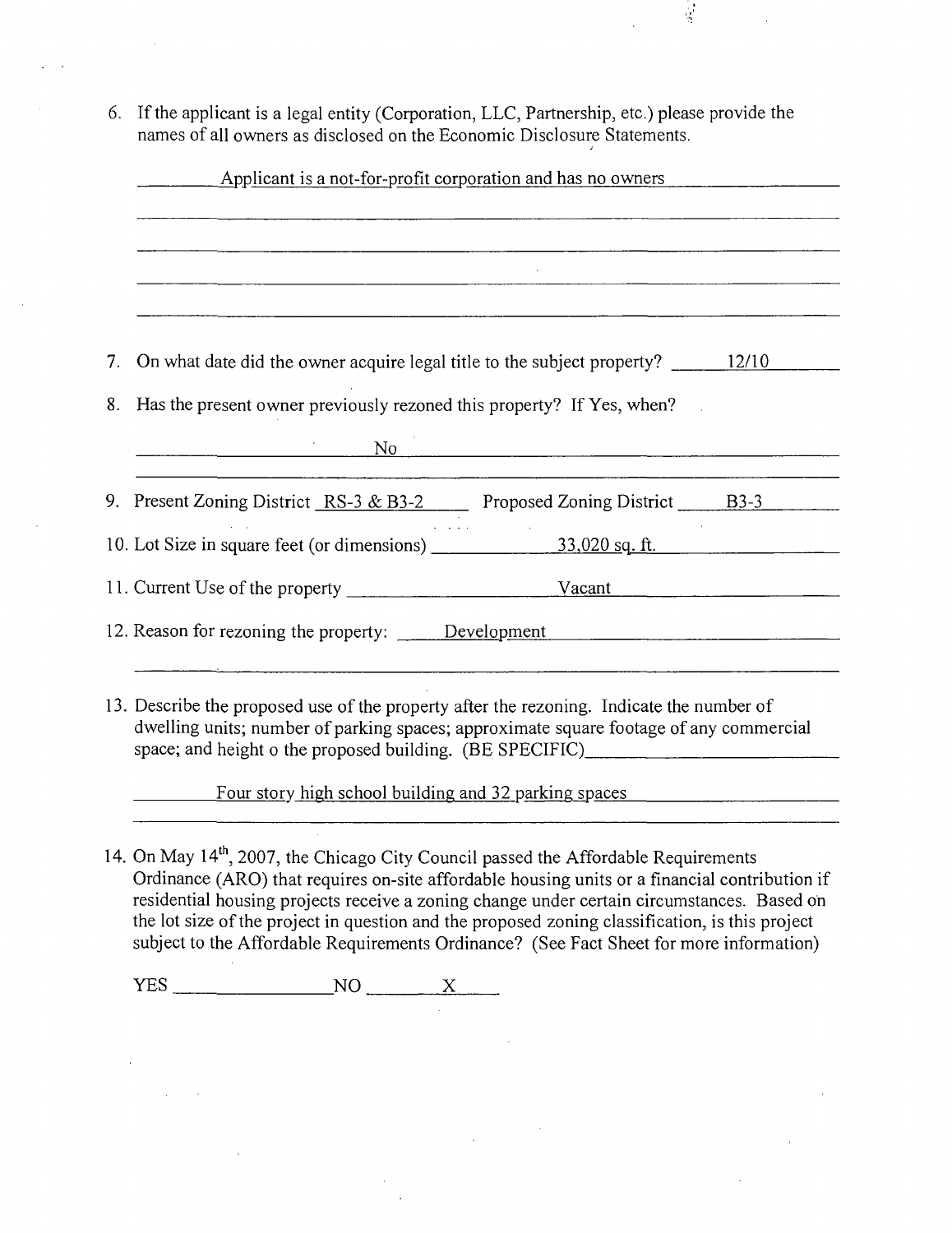## COUNTY OF COOK STATE OF ILLINOIS

I, Jose E. Rodriquez being first duly swom on oath, states that all of the above statements and the statements contained in the documents submitted herewith are true and correct.



Subscribed and Swom to me before this

 $1$ st day of March $\mathcal{D}_{\mathcal{A}}$  2011. Notary Public



 $\frac{1}{2}$ 

For Office Use Only

Date of Introduction:,

File Number:

Ward: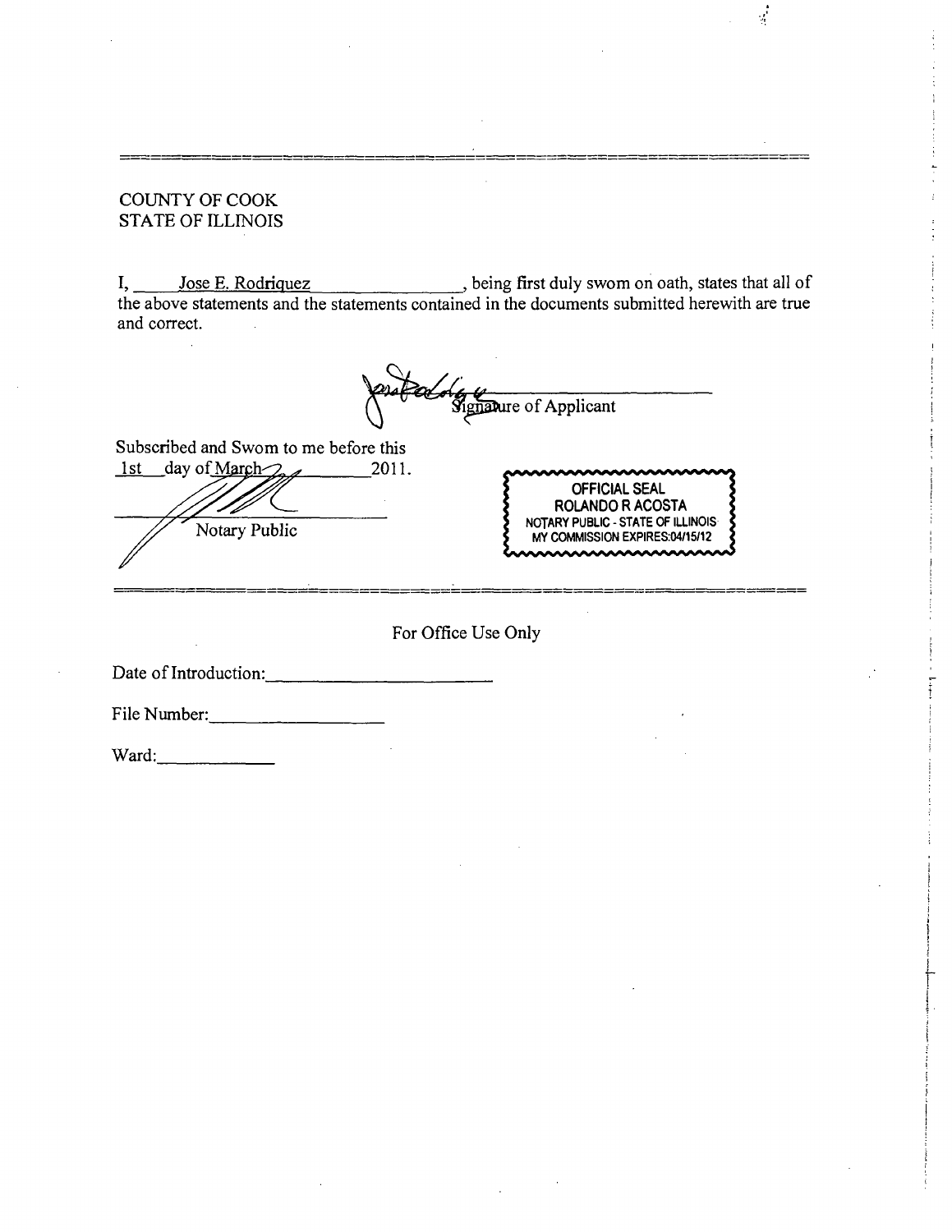March 1,2011

Chairman, Committee on Zoning Room 304, City Hall Chicago, Illinois 60602

Chaimian:

otary Public

The undersigned, Rolando R. Acosta, being first duly swom on oath, deposes and say the following:

That the undersigned certifies that he has complied with the requirements of the Chicago Zoning Ordinance, Titie 17, Section 13-0107-A of the Municipal Code of Chicago, by serving written notice by USPS first class mail, to the owners of all property within 250 feet in each direction of the lot lines of the subject property, the boundaries of which are:

the alley next north of North Milwaukee Avenue; the alley next west of North Central Park Ave.; a line 359.10 north of North Milwaukee Avenue as measured along the west line of North Central Park Avenue; North Central Park Avenue; a line 210.42 feet north of North Milwaukee Avenue as measured along the west line of North Central Park Avenue and perpendicular thereto; a line 228.46 feel northwest of North Central Park Avenue as measured along the north line of North Milwaukee Avenue and perpendicular thereto; North Milwaukee Avenue; and North Monticello Avenue

exclusive of public roads, streets, alleys and other public ways, or a total distance limited to 400 feet, and that the notice contained the address and description of the property which is the subject of the application under the Chicago Zoning Ordinance; a statement of the intended use of said property; the name and address of the applicant; and a statement that the applicant intends to file said application on approximately March 1, 2011; that the applicant has made a bona fide effort to determine the addresses of the parties to be notified under the cited section of the Municipal Code of the City of Chicago; that the applicant certifies that the accompanying list of names and addresses of surrounding property owners within 250 feet, recognizing the above limits, is a complete list containing the names and last know addresses of the owners of the property required to be served and that the applicant has fumished in addition a list^fthe persons so served.

By: Rolando R. Acosta

Subscribed and swom to before me this 1<sup>st</sup> day of March, 2011.

**OFFICIAL SEAL SUSAN G KOHL NOTARY PUBLIC - STATE OF ILUNOIS MY COMMISSION EXPIRES:01/21/14**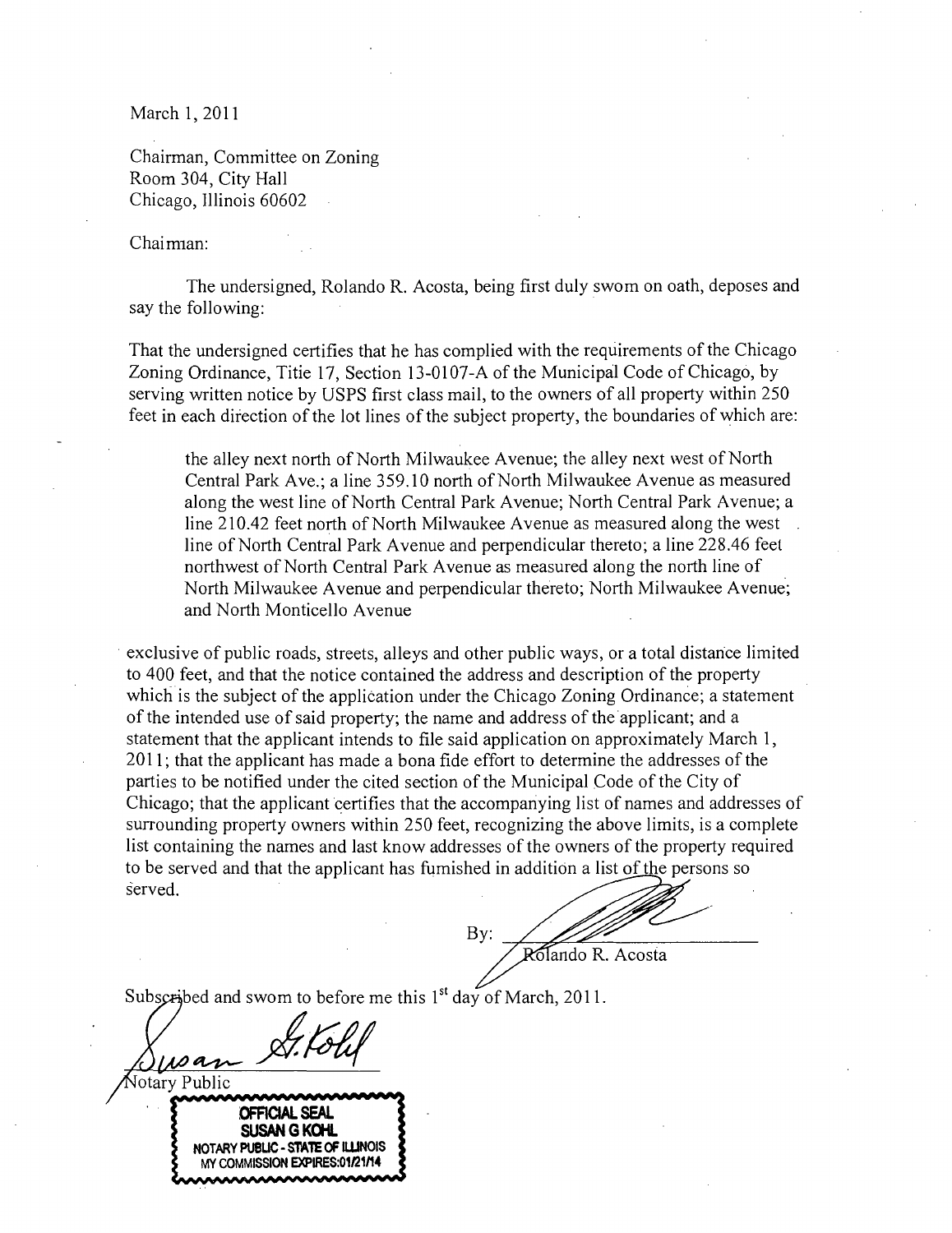March 1, 2011

Dear Sir or Madam:

<u> 1966 - Andrew Stadt Berlin, amerikan b</u>

Please take notice that under the Chicago Zoning Ordinance an application (the "Application") to amend the zoning from a B3-2 Community Shopping District and RS-3 Residenfial Single-Unit (detached) District to a B3-3 Community Shopping District for the area which is bounded by:

the alley next north of North Milwaukee Avenue; the alley next west of North Central Park Ave.; a line 359.10 north of North Milwaukee Avenue as measured along the west line of North Central Park Avenue; North Central Park Avenue; a line 210.42 feet north of North Milwaukee Avenue as measured along the west line of North Central Park Avenue and perpendicular thereto; a line 228.46 feet northwest of North Central Park Avenue as measured along the north line of North Milwaukee Avenue and perpendicular thereto; North Milwaukee Avenue; and North Monticello Avenue

(hereafter the "Property") will be filed on or about March 1, 2011 with the Department of Housing and Economic Development, City of Chicago by Aspira Inc. of Illinois, 2415 N. Milwaukee Ave., Chicago, IL 60647 (hereinafter the "Applicant"). The addresses that  $\cdot$  correspond to the Property are 2985 - 95 N. Milwaukee Ave., 3018 - 32 N. Central Park Ave., and 3009 – 15 N. Monticello Ave. The Applicant is the owner of the Property.

The Property is currently vacant. The Applicant proposes to develop the Property with a four story building to be used as a public charter high school for 600 students. Thirty-two (32) parking spaces will be included in the development.

This notice is required by the Chicago Zoning Ordinance, Title 17, Section 17-13- 0107-A of the Municipal Code of Chicago. It is being sent to you because you appear as a taxpayer of record within 250 feet of the Property. The Application will not rezone your property. Any questions regarding this notice may be direct to the undersigned at 2949 W. Gregory St., Chicago, Illinois 60625, (312) 636-6937.

Sincerel<sub>Y</sub> Rotando R. Acosta Attomey for the Applicant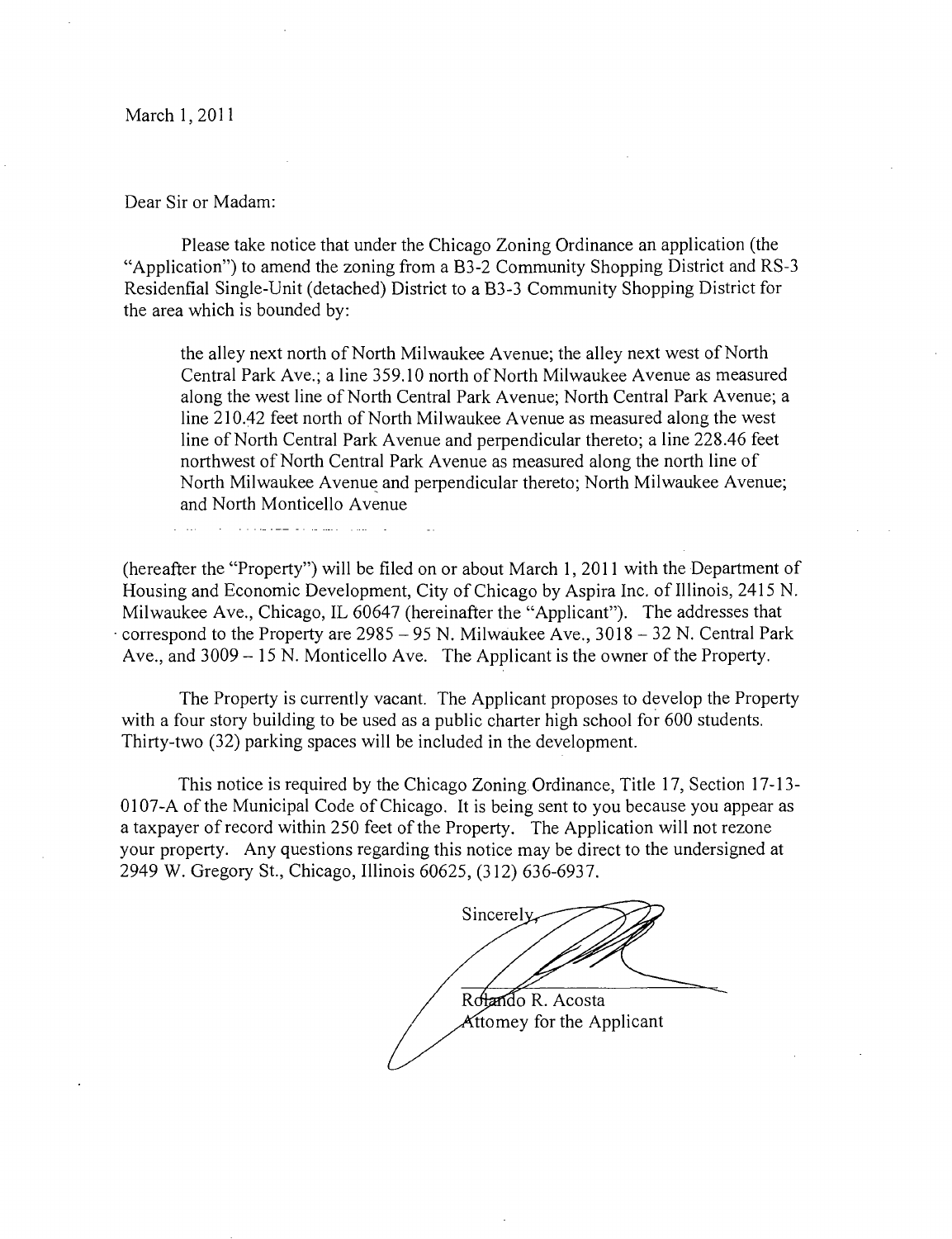# **CITYOFCHICAGO ECONOMIC DISCLOSURE STATEMENT AND AFFIDAVIT**

**,0** 

# **SECTION I -- GENERAL INFORMATION**

A. Legal name of the Disclosing Party submitting this EDS. Include d/b/a/ if applicable:

Aspira Inc. of Illinois

**Check ONE of the following three boxes:** 

Indicate whether the Disclosing Party submitting this EDS is:

- 1.  $[x]$  the Applicant
	- OR

 $\frac{1}{2}$ 

- 2. [] a legal entity holding a direct or indirect interest in the Applicant. State the legal name of the Applicant in which the Disclosing Party holds an interest: OR
- 3. [ ] a legal entity with a right of control (see Section II.B.l.) State the legal name of the entity in which the Disclosing Party holds a right of control:

| B. Business address of the Disclosing Party: |                     |  |  |
|----------------------------------------------|---------------------|--|--|
|                                              |                     |  |  |
| C. Telephonome<br>Fax:                       | Email: $\mathbf{F}$ |  |  |
| D. Name of contact person: Rolando R. Acosta |                     |  |  |

E. Federal Employer Identification No. (if you have one):

F. Brief description of contract, transaction or other undertaking (referred to below as the "Matter") to which this EDS pertains. (Include project number and location of property, if applicable):

Rezoning of Milwaukee/Central Park @ 2985 - 95 N. M. / www.

G Which City agency or department is requesting this  $FDS2$  Dept. of Hsg. & Ec. Dev. G. Which City agency or department is requesting this EDS?

If the Matter is a contract being handled by the City's Department of Procurement Services, please cornplete the following:

Specification  $\#$  and Contract  $\#$  and Contract  $\#$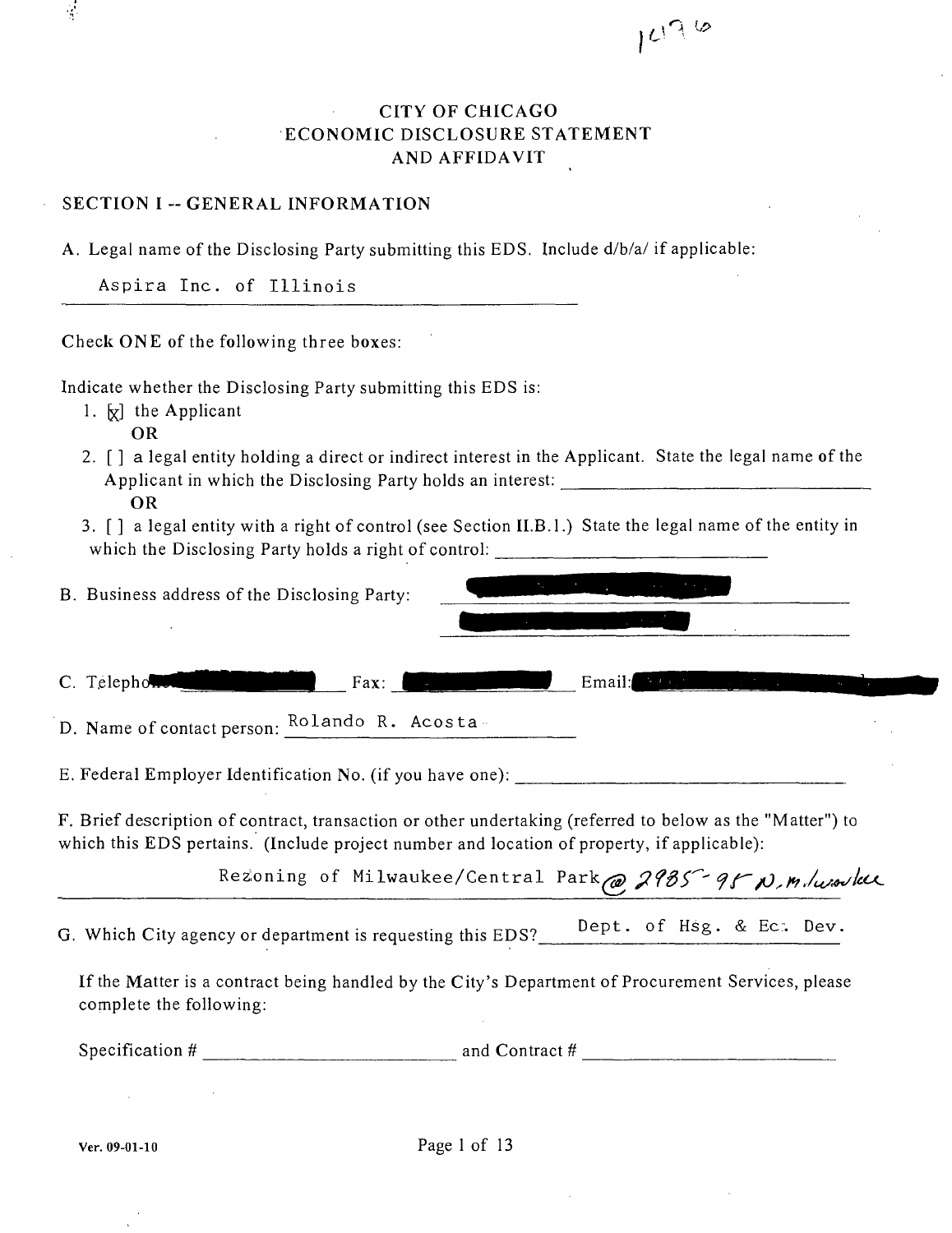## **SECTION II -- DISCLOSURE OF OWNERSHIP INTERESTS**

## A. NATURE OF THE DISCLOSING PARTY

| Indicate the nature of the Disclosing Party:<br>1. |                                                          |
|----------------------------------------------------|----------------------------------------------------------|
| [ ] Person                                         | [] Limited liability company                             |
| [] Publicly registered business corporation        | [] Limited liability partnership                         |
| [] Privately held business corporation             | Joint venture                                            |
| [] Sole proprietorship                             | kk Not-for-profit corporation                            |
| [] General partnership                             | (Is the not-for-profit corporation also a $501(c)(3)$ )? |
| [] Limited partnership                             | $\lceil \cdot \rceil$ Yes<br>$\bigcap$ No                |
| [ ] Trust                                          | [] Other (please specify)                                |
|                                                    |                                                          |

2. For legal entities, the state (or foreign country) of incorporation or organization, if applicable:

## Illinois

3. For legal entities not organized in the State of Illinois: Has the organization registered to do business in the State of Illinois as a foreign entity?

 $[$  | Yes  $[$  | No  $[$   $]$  Yes  $[$   $]$  N/A

B. IF THE DISCLOSING PARTY IS A LEGAL ENTITY:

1. List below the full names and titles of all executive officers and all directors of the entity. NOTE: For not-for-profit corporations, also list below all members, if any, which are legal entities. If there are no such members, write "no members." For trusts, estates or other similar entities, list below the legal titleholder(s).

If the entity is a general partnership, limited partnership, limited liability company, limited liability partnership or joint venture, list below the name and title of each general partner, managing member, manager or any other person or entity that controls the day-to-day management of the Disclosing Party. NOTE: Each legal entity listed below must submit an EDS on its own behalf.

| Name                           | Title |  |
|--------------------------------|-------|--|
| Jose E. Rodriquez, Pres. & CEO |       |  |
| No Members                     |       |  |
|                                |       |  |

2. Please provide the following information concerning each person or entity having a direct or indirect beneficial interest (including ownership) in excess of 7.5% of the Disclosing Party. Examples of such an interest include shares in a corporation, partnership interest in a partnership or joint venture,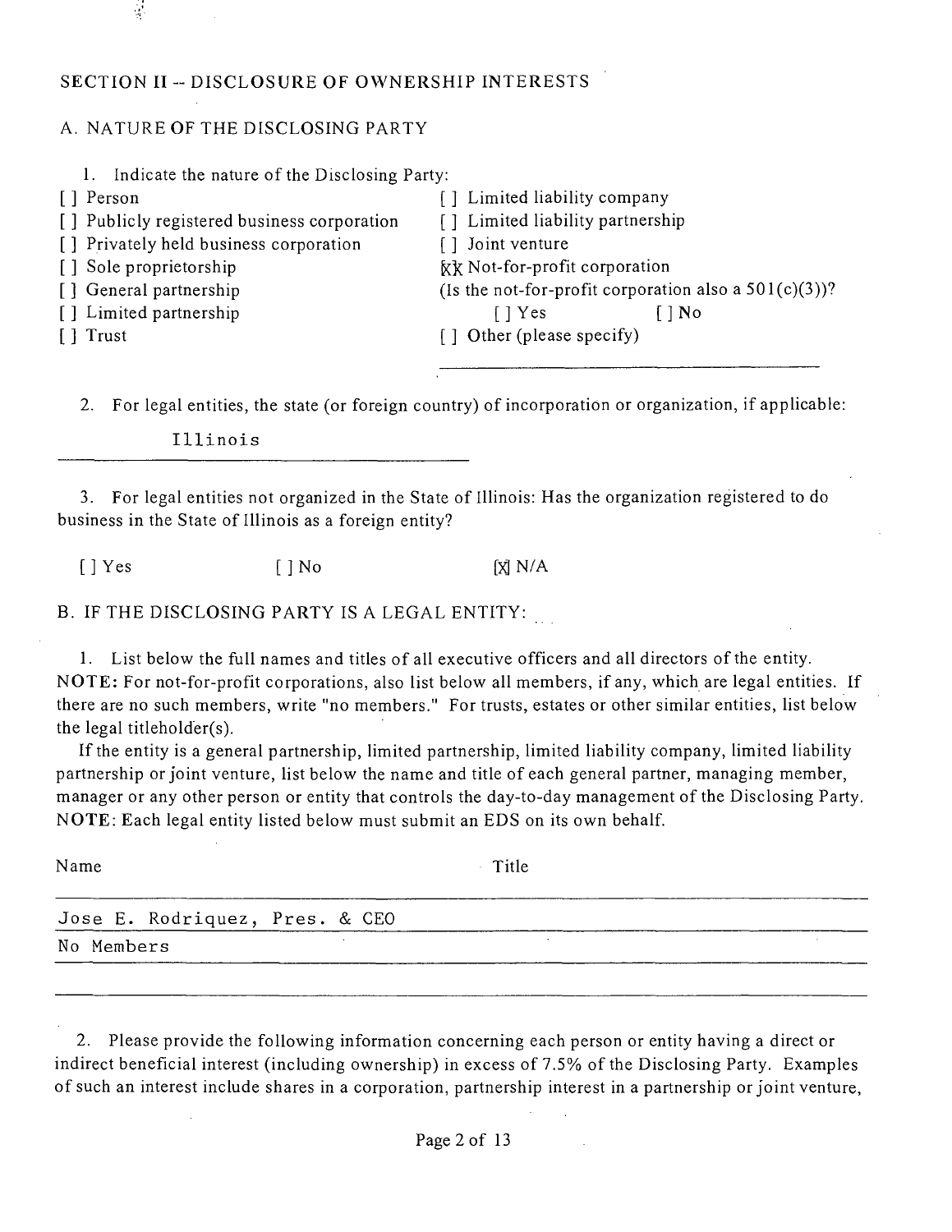interest of a member or manager in a limited liability company, or interest of a beneficiary of a trust, estate or other similar entity. If none, state "None." NOTE: Pursuant to Section 2-154-030 of the Municipal Code of Chicago ("Municipal Code"), the City may require any such additional information from any applicant which is reasonably intended to achieve full disclosure.

| Name | $\sim$ | $\sim$     | <b>Business Address</b> | Percentage Interest in the<br>Disclosing Party |  |
|------|--------|------------|-------------------------|------------------------------------------------|--|
|      |        | No Members |                         |                                                |  |
|      |        |            | $\lambda$               |                                                |  |
|      |        |            |                         |                                                |  |

# **SECTION III - BUSINESS RELATIONSHIPS WITH CITY ELECTED OFFICIALS**

Has the Disclosing Party had a "business relationship," as defined in Chapter 2-156 of the Municipal Code, with any City elected official in the 12 months before the date this EDS is signed?

 $[ | Yes$   $XXNo$ 

If yes, please identify below the name(s) of such City elected official(s) and describe such relationship(s):

# **SECTION IV ~ DISCLOSURE OF SUBCONTRACTORS AND OTHER RETAINED PARTIES**

The Disclosing Party must disclose the name and business address of each subcontractor, attorney, lobbyist, accountant, consultant and any other person or entity whom the Disclosing Party has retained or expects to retain in connection with the Matter, as well as the nature of the relationship, and the total amount of the fees paid or estimated to be paid. The Disclosing Party is not required to disclose employees who are paid solely through the Disclosing Party's regular payroll.

"Lobbyist" means any person or entity who undertakes to influence any legislative or administrative action on behalf of any person or entity other than: (1) a not-for-profit entity, on an unpaid basis, or (2) himself. "Lobbyist" also means any person or entity any part of whose duties as an employee of another includes undertaking to influence any legislative or administrative action.

If the Disclosing Party is uncertain whether a disclosure is required under this Section, the Disclosing Party must either ask the City whether disclosure is required or make the disclosure.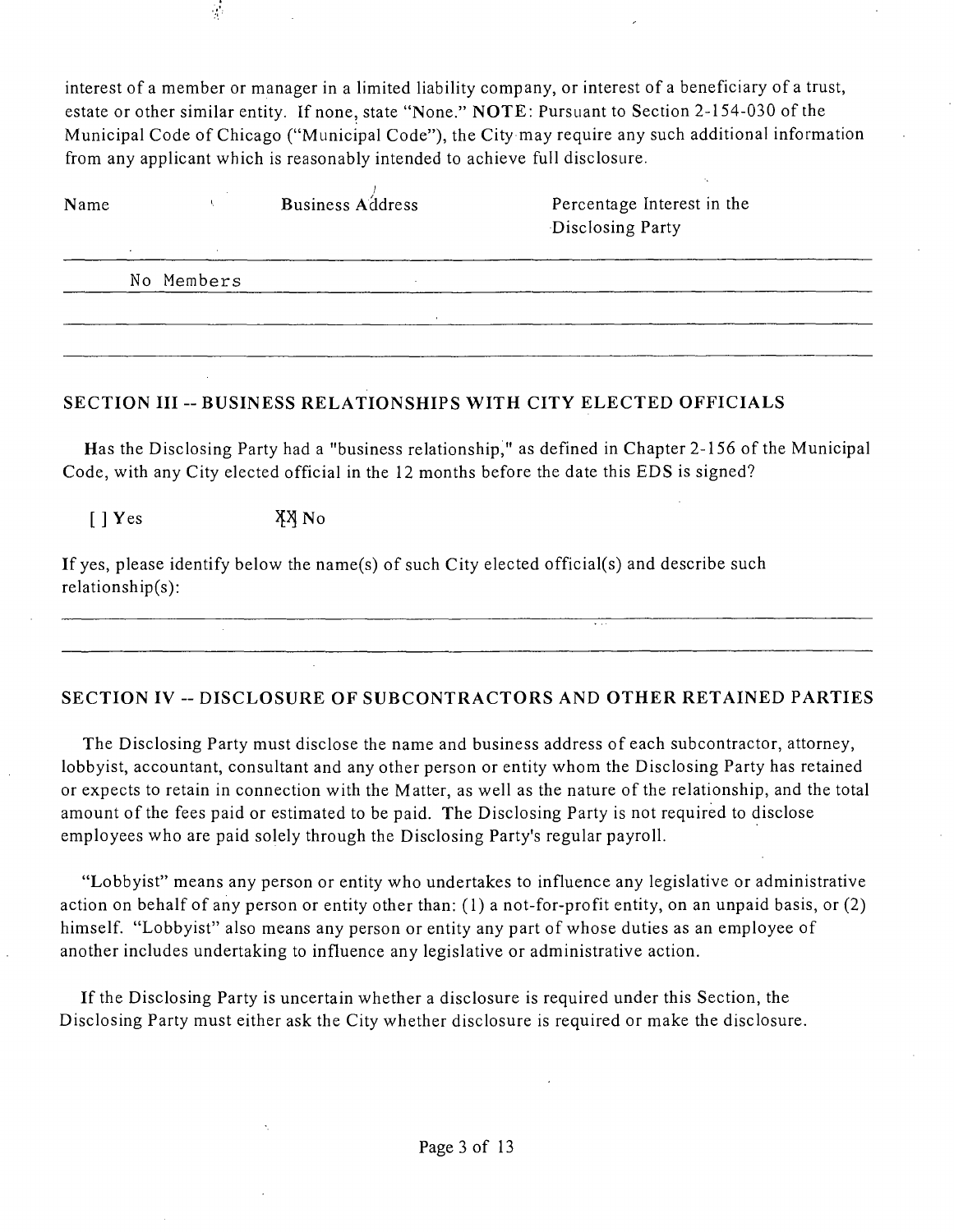| Name (indicate whether) | <b>Business</b> | Relationship to Disclosing Party | Fees (indicate whether       |
|-------------------------|-----------------|----------------------------------|------------------------------|
| retained or anticipated | Address         | (subcontractor, attorney,        | paid or estimated.) NOTE:    |
| to be retained)         |                 | lobbyist, etc.)                  | "hourly rate" or "t.b.d." is |
|                         |                 |                                  | not an acceptable response.  |

Rolando R. Acosta 300 S. Wacker Dr., Chgo, IL 60606 Atty 5,000 (est)

#### (Add sheets if necessary)

**[ ] Check here if the Disclosing Party has not retained, nor expects to retain, any such persons or entities.** 

#### **SECTION V ~ CERTIFICATIONS**

#### A. COURT-ORDERED CHILD SUPPORT COMPLIANCE

Under Municipal Code Section 2-92-415, substantial owners of business entities that contract with the City must remain in compliance with their child support obligations throughout the contract's term.

Has any person who directly or indirectiy owns 10% or more of the Disclosing Party been declared in arrearage on any child support obligations by any Illinois court of competent jurisdiction?

 $[ ]$  Yes  $[ ]$  No  $]$ <sup>XX</sup>No person directly or indirectly owns 10% or more of the Disclosing Party.

If "Yes," has the person entered into a court-approved agreement for payment of all support owed and is the person in compliance with that agreement?

 $[$  ] Yes  $[$   $]$  No

#### B. FURTHER CERTIFICATIONS

1. Pursuant to Municipal Code Chapter 1-23, Article I ("Article I")(which the Applicant should consult for defined terms (e.g., "doing business") and legal requirements), if the Disclosing Party submitting this EDS is the Applicant and is doing business with the City, then the Disclosing Party certifies as follows: (i) neither the Applicant nor any controlling person is currently indicted or charged with, or has admitted guilt of, or has ever been convicted of, or placed under supervision for, any criminal offense involving actual, attempted, or conspiracy to commit bribery, theft, fraud, forgery, perjury, dishonesty or deceit against an officer or employee of the City or any sister agency; and (ii) the Applicant understands and acknowledges that compliance with Article I is a continuing requirement for doing business with the City. NOTE: If Article I applies to the Applicant, the permanent compliance timeframe in Article I supersedes some five-year compliance timeframes in certifications 2 and 3 below.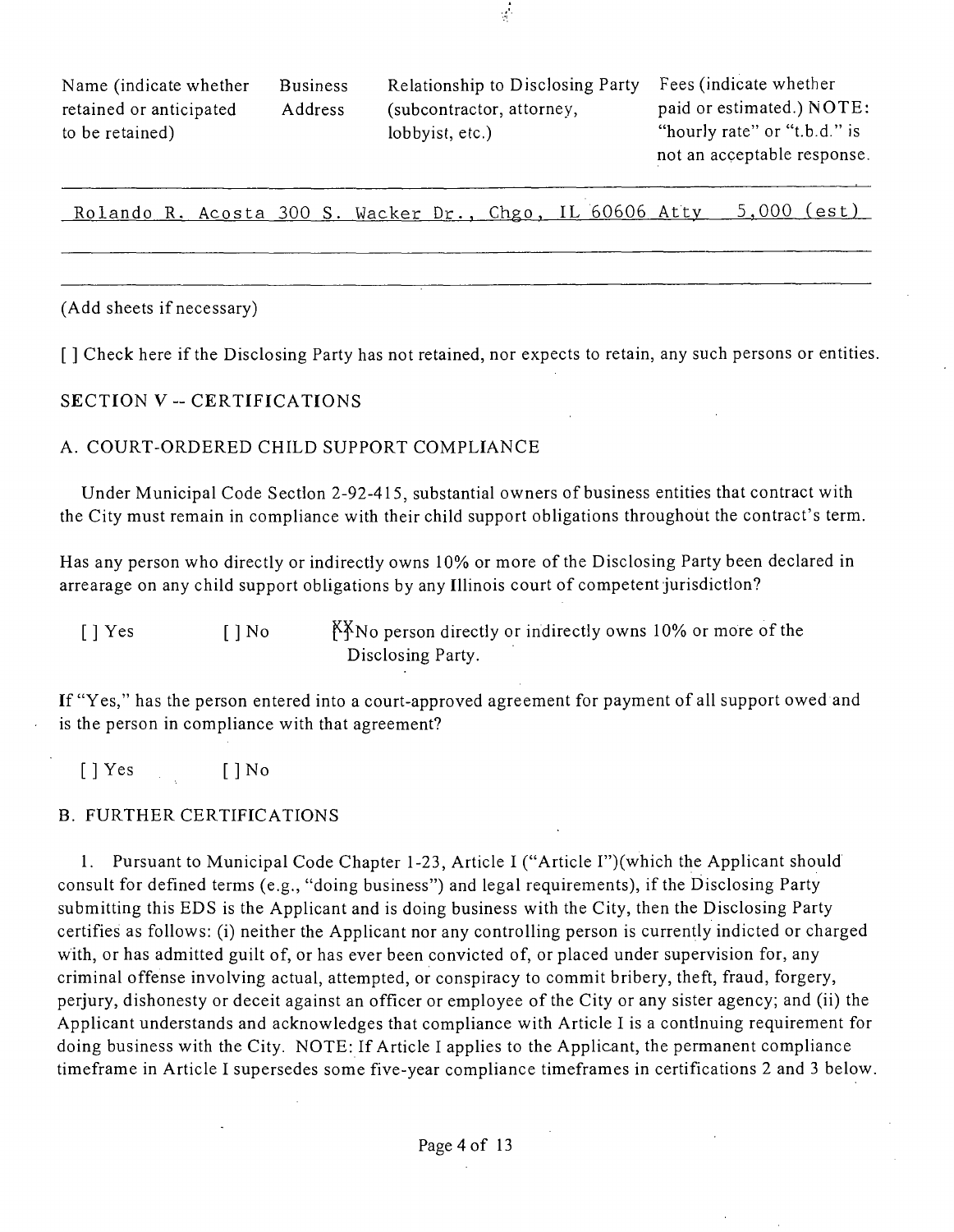2. The Disclosing Party and, if the Disclosing Party is a legal entity, all of those persons or entities identified in Section II.B.1. of this EDS:

a. are not presently debarred, suspended, proposed for debarment, declared ineligible or voluntarily excluded from any transactions by any federal, state or local unit of government;

 $\frac{1}{2}$ 

- b. have not, within a five-year period preceding the date of this EDS, been convicted of a criminal offense, adjudged guilty, or had a civil judgment rendered against them in connection with: obtaining, attempting to obtain, or performing a public (federal, state or local) transaction or contract under a public transaction; a violation of federal or state antitrust statutes; fraud; embezzlement; theft; forgery; bribery; falsification or destruction of records; making false statements; or receiving stolen property;
- c. are not presentiy indicted for, or criminally or civilly charged by, a governmental entity (federal, state or local) with committing any of the offenses set forth in clause B.2.b. of this Section V;
- d. have not, within a five-year period preceding the date of this EDS, had one or more public transactions (federal, state or local) terminated for cause or default; and
- e. have not, within a five-year period preceding the date of this EDS, been convicted, adjudged guilty, or found liable in a civil proceeding, or in any criminal or civil action, including actions concerning environmental violations, instituted by the City or by the federal government, any state, or any other unit of local government.
- 3. The certifications in subparts 3, 4 and 5 concern;
- the Disclosing Party;

• any "Contractor" (meaning any contractor or subcontractor used by the Disclosing Party in connection with the Matter, including but not limited to all persons or legal entities disclosed under Section IV, "Disclosure of Subcontractors and Other Retained Parties");

• any "Affiliated Entity" (meaning a person or entity that, directly or indirectiy: controls the Disclosing Party, is controlled by the Disclosing Party, or is, with the Disclosing Party, under common control of another person or entity. Indicia of control include, without limitation: interlocking management or ownership; identity of interests among family members, shared facilities and equipment; common use of employees; or organization of a business entity following the ineligibility of a business entity to do business with federal or state or local government, including the City, using substantially the same management, ownership, or principals as the ineligible entity); with respect to Contractors, the term Affiliated Entity means a person or entity that directly or indirectly controls the Contractor, is controlled by it, or, with the Contractor, is under common control of another person or entity;

• any responsible official of the Disclosing Party, any Contractor or any Affiliated Entity or any other official, agent or employee of the Disclosing Party, any Contractor or any Affiliated Entity, acting pursuant to the direction or authorization of a responsible official of the Disclosing Party, any Contractor or any Affiliated Entity (collectively "Agents").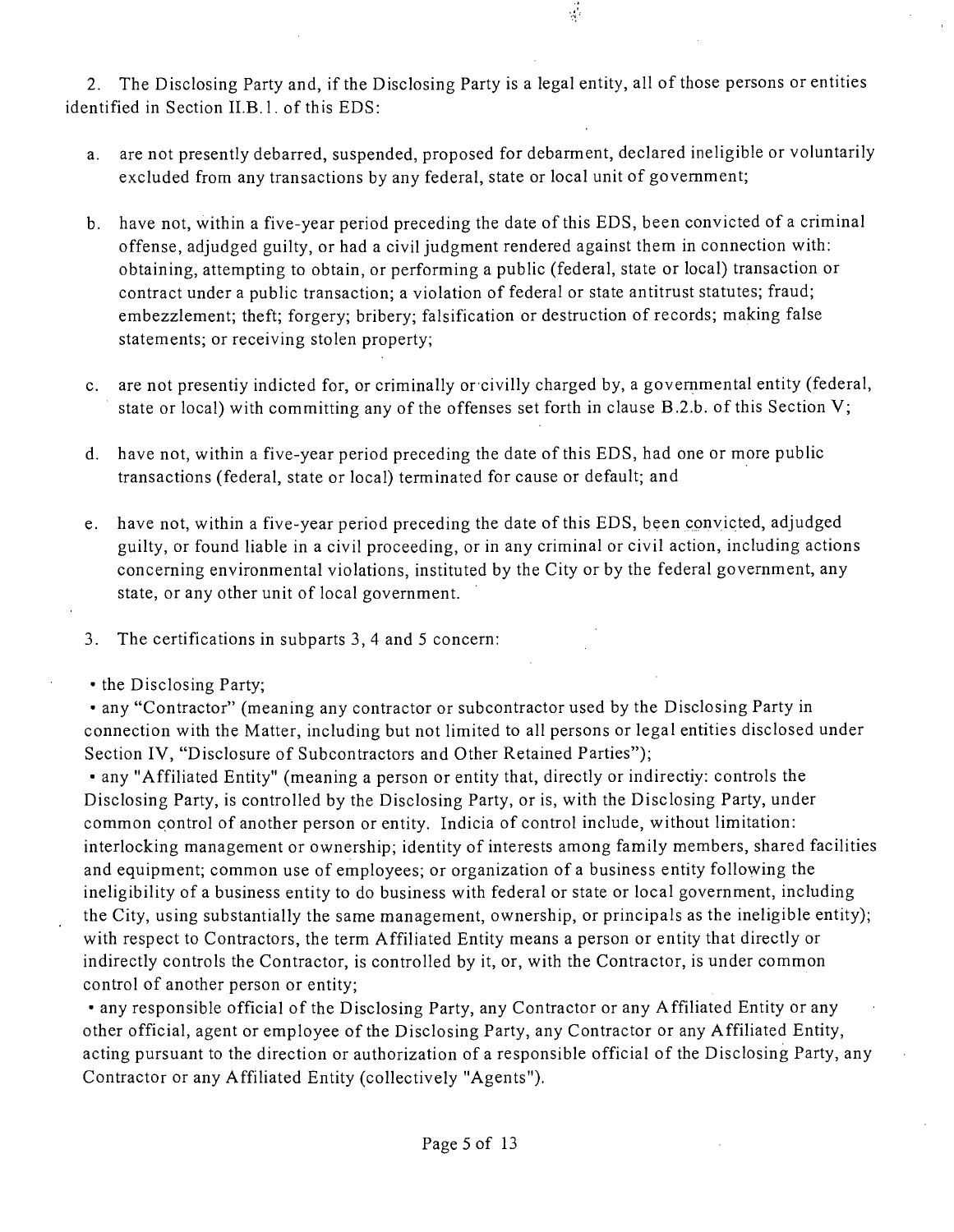Neither the Disclosing Party, nor any Contractor, nor any Affiliated Entity of either the Disclosing Party or any Contractor nor any Agents have, during the five years before the date this EDS is signed, or, with respect to a Contractor, an Affiliated Entity, or an Affiliated Entity of a Contractor during the five years before the date of such Contractor's or Affiliated Entity's contract or engagement in connection with the Matter:

i.

- a. bribed or attempted to bribe, or been convicted or adjudged guilty of bribery or attempting to bribe, a public officer or employee of the City, the State of Illinois, or any agency of the federal government or of any state or local government in the United States of America, in that officer's or employee's official capacity;
- b. agreed or colluded with other bidders or prospective bidders, or been a party to any such agreement, or been convicted or adjudged guilty of agreement or collusion among bidders or prospective bidders, in restraint of freedom of competition by agreement to bid a fixed price or otherwise; or
- c. made an admission of such conduct described in a. or b. above that is a matter of record, but have not been prosecuted for such conduct; or
- d. violated the provisions of Municipal Code Section 2-92-610 (Living Wage Ordinance).

4. Neither the Disclosing Party, Affiliated Entity or Contractor, or any of their employees, officials, agents or partners, is barred from contracting with any unit of state or local government as a result of engaging in or being convicted of (1) bid-rigging in violation of 720 ILCS 5/33E-3; (2) bid-rotating in violation of 720 ILCS 5/33E-4; or (3) any similar offense of any state or of the United States of America that contains the same elements as the offense of bid-rigging or bid-rotating.

5. Neither the Disclosing Party nor any Affiliated Entity is listed on any of the following lists maintained by the Office of Foreign Assets Control of the U.S. Department of the Treasury or the Bureau of Industry and Security of the U.S. Department of Commerce or their successors; the Specially Designated Nationals List, the Denied Persons List, the Unverified List, the Entity List and the Debarred List.

6. The Disclosing Party understands and shall comply with the applicable requirements of Chapters 2-55 (Legislative Inspector General), 2-56 (Inspector General) and 2-156 (Governmental Ethics) of the Municipal Code.

7. If the Disclosing Party is unable to certify to any of the above statements in this Part B (Further Certifications), the Disclosing Party must explain below:

Â.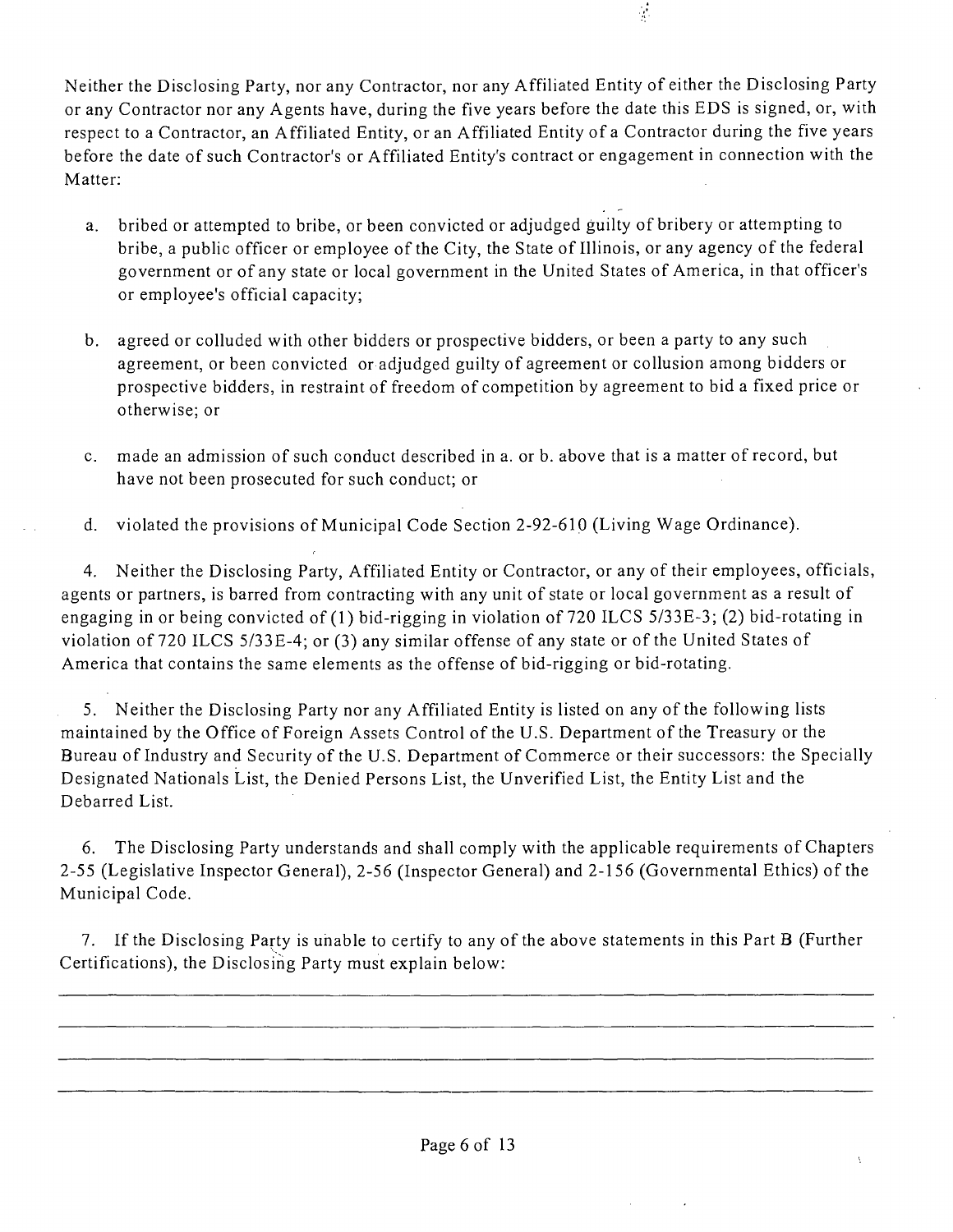If the letters "NA, " the word "None," or no response appears on the lines above, it will be conclusively presumed that the Disclosing Party certified to the above statements.

 $\frac{1}{2}$ 

# C. CERTIFICATION OF STATUS AS FINANCIAL INSTITUTION

1. The Disclosing Party certifies that the Disclosing Party (check one)

 $[ \ ]$  is  $[ \ ]$  is not

a "financial institution" as defined in Section 2-32-455(b) of the Municipal Code.

2. If the Disclosing Party IS a financial institution, then the Disclosing Party pledges:

"We are not and will not become a predatory lender as defined in Chapter 2-32 of the Municipal Code. We further pledge that none of our affiliates is, and none of them will become, a predatory lender as defined in Chapter 2-32 of the Municipal Code. We understand that becoming a predatory lender or becoming an affiliate of a predatory lender may result in the loss of the privilege of doing business with the City."

If the Disclosing Party is unable to make this pledge because it or any of its affiliates (as defined in Section 2-32-455(b) of the Municipal Code) is a predatory lender within the meaning of Chapter 2-32 of the Municipal Code, explain here (attach additional pages if necessary):

If the letters "NA," the word "None," or no response appears on the lines above, it will be conclusively presumed that the Disclosing Party certified to the above statements.

# D. CERTIFICATION REGARDING INTEREST IN CITY BUSINESS

Any words or terms that are defined in Chapter 2-156 of the Municipal Code have the same meanings when used in this Part D.

1. In accordance with Section 2-156-110 of the Municipal Code: Does any official or employee of the City have a financial interest in his or her own name or in the name of any other person or entity in the Matter?

[ ] Yes  $\chi_{\rm N}$  No

NOTE: If you checked "Yes" to Item D.L , proceed to Items D.2. and D.3. If you checked "No" to Item D.l. , proceed to Part E.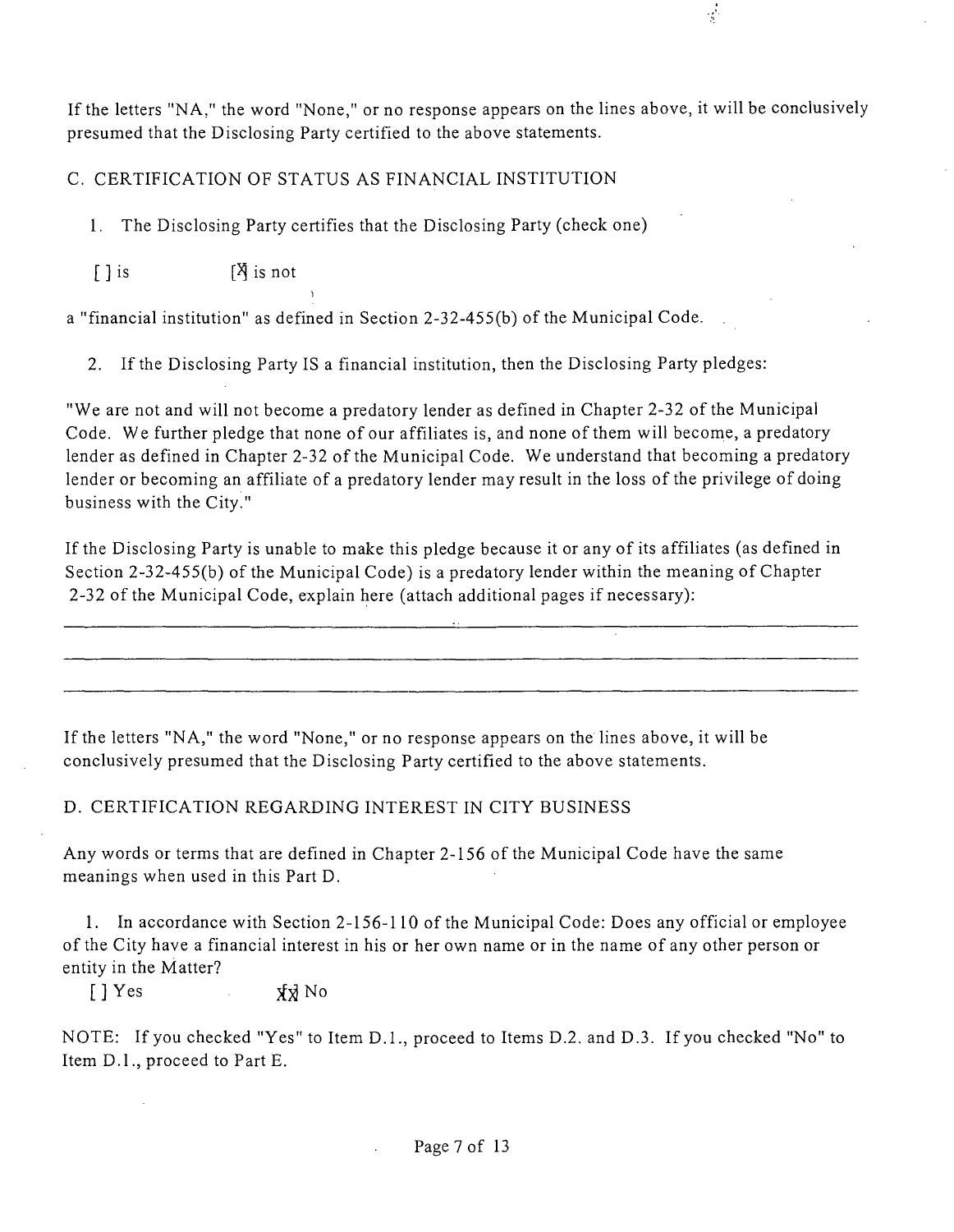2. Unless sold pursuant to a process of competitive bidding, or otherwise permitted, no City elected official or employee shall have a financial interest in his or her own name or in the name of any other person or entity in the purchase of any property that (i) belongs to the City, or (ii) is sold for taxes or assessments, or (iii) is sold by virtue of legal process at the suit of the City (collectively, "City Property Sale"). Compensation for property taken pursuant to the City's eminent domain power does not constitute a financial interest within the meaning of this Part D.

Does the Matter involve a City Property Sale?

 $[ ]$  Yes  $[ ]$  No

3. If you checked "Yes" to Item D.l. , provide the names and business addresses of the City officials or employees having such interest and identify the nature of such interest:

| Name | <b>Business Address</b> | Nature of Interest |
|------|-------------------------|--------------------|
|      |                         |                    |
|      |                         |                    |

4. The Disclosing Party further certifies that no prohibited financial interest in the Matter will be acquired by any City official or employee.

# E. CERTIFICATION REGARDING SLAVERY ERA BUSINESS

Please check either 1. or 2. below. If the Disclosing Party checks 2., the Disclosing Party must disclose below or in an attachment to this EDS all information required by paragraph 2. Failure to comply with these disclosure requirements may make any contract entered into with the City in connection with the Matter voidable by the City.

XX I. The Disclosing Party verifies that the Disclosing Party has searched any and all records of the Disclosing Party and any and all predecessor entities regarding records of investments or profits from slavery or slaveholder insurance policies during the slavery era (including insurance policies issued to slaveholders that provided coverage for damage to or injury or death of their slaves), and the Disclosing Party has found no such records.

2. The Disclosing Party verifies that, as a result of conducting the search in step 1 above, the Disclosing Party has found records of investments or profits from slavery or slaveholder insurance policies. The Disclosing Party verifies that the following constitutes full disclosure of all such records, including the names of any and all slaves or slaveholders described in those records: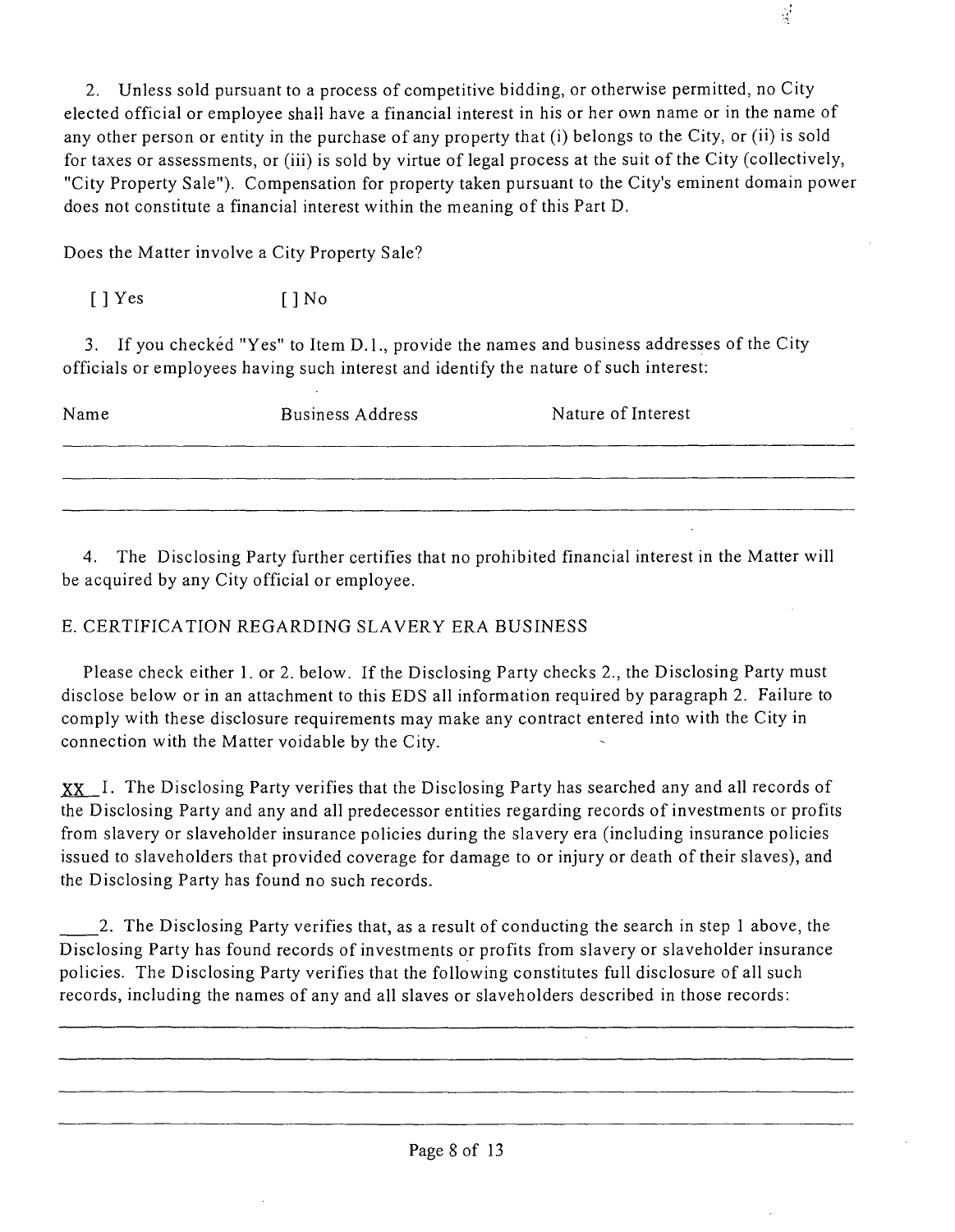## SECTION VI -- CERTIFICATIONS FOR FEDERALLY FUNDED MATTERS

NOTE: If the Matter is federally funded, complete this Section VI. If the Matter is not federally funded, proceed to Section VII. For purposes of this Section VI, tax credits allocated by the City and proceeds of debt obligations of the City are not federal funding.

## A. CERTIFICATION REGARDING LOBBYING

1. List below the names of all persons or entities registered under the federal Lobbying Disclosure Act of 1995 who have made lobbying contacts on behalf of the Disclosing Party with respect to the Matter: (Add sheets if necessary):

(If no explanation appears or begins on the lines above, or if the letters "NA" or if the word "None" appear, it will be conclusively presumed that the Disclosing Party means that NO persons or entities registered under the Lobbying Disclosure Act of 1995 have made lobbying contacts on behalf of the Disclosing Party with respect to the Matter.)

2. The Disclosing Party has not spent and will not expend any federally appropriated funds to pay any person or entity listed in Paragraph A.l . above for his or her lobbying activities or to pay any person or entity to influence or attempt to influence an officer or employee of any agency, as defined by applicable federal law, a member of Congress, an officer or employee of Congress, or an employee of a member of Congress, in connection with the award of any federally funded contract, making any federally funded grant or loan, entering into any cooperative agreement, or to extend, continue, renew, amend, or modify any federally funded contract, grant, loan, or cooperative agreement.

3. The Disclosing Party will submit an updated certification at the end of each calendar quarter in which there occurs any event that materially affects the accuracy of the statements and information set forth in paragraphs A.1. and A.2. above.

4. The Disclosing Party certifies that either: (i) it is not an organization described in section  $501(c)(4)$  of the Internal Revenue Code of 1986; or (ii) it is an organization described in section 501(c)(4) of the Internal Revenue Code of 1986 but has not engaged and will not engage in "Lobbying Activities".

5. Ifthe Disclosing Party is the Applicant, the Disclosing Party must obtain certifications equal in form and substance to paragraphs A.l . through A.4. above from all subcontractors before it awards any subcontract and the Disclosing Party must maintain all such subcontractors' certifications for the duration of the Matter and must make such certifications promptly available to the City upon request.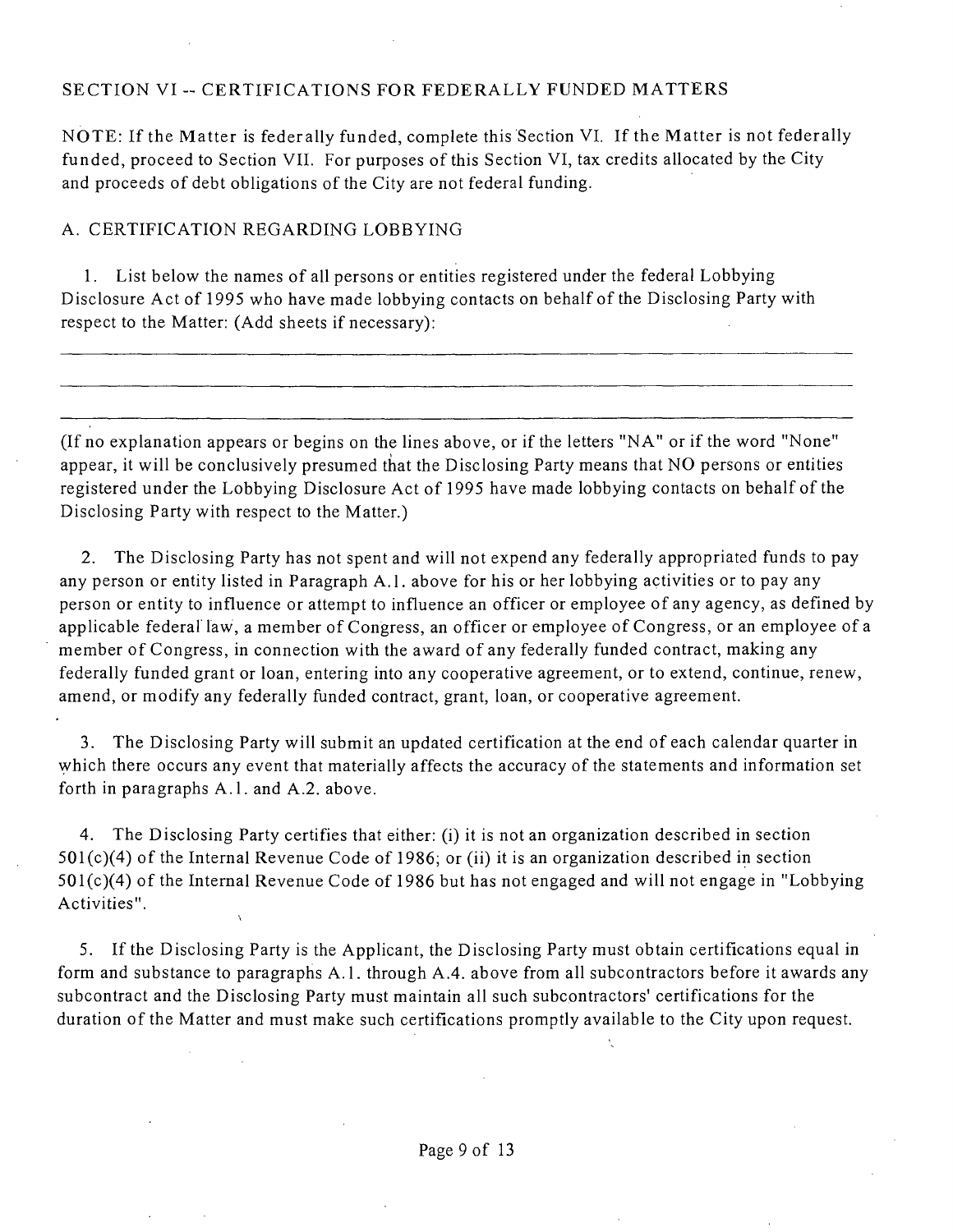## B. CERTIFICATION REGARDING EQUAL EMPLOYMENT OPPORTUNITY

If the Matter is federally funded, federal regulations require the Applicant and all proposed subcontractors to submit the following information with their bids or in writing at the outset of negotiations.

Is the Disclosing Party the Applicant?

 $\mathcal{L}$ 

 $[$   $]$  Yes  $[$   $]$  No

If "Yes," answer the three questions below:

1. Have you developed and do you have on file affirmative action programs pursuant to applicable federal regulations? (See 41 CFR Part 60-2.)

 $[$  | Yes  $[$  | No

2. Have you filed with the Joint Reporting Committee, the Director of the Office of Federal Contract Compliance Programs, or the Equal Employment Opportunity Commission all reports due under the applicable filing requirements?

÷,

[ ] Yes [ ] No

3. Have you participated in any previous contracts or subcontracts subject to the equal opportunity clause?

 $[$  ] Yes  $\qquad \qquad$   $\qquad$   $[$   $]$  No

If you checked "No" to question 1. or 2. above, please provide an explanation:

# **SECTION VII - ACKNOWLEDGMENTS, CONTRACT INCORPORATION, COMPLIANCE, PENALTIES, DISCLOSURE**

The Disclosing Party understands and agrees that:

A. The certifications, disclosures, and acknowledgments contained in this EDS will become part of any contract or other agreement between the Applicant and the City in connection with the Matter, whether procurement. City assistance, or other City action, and are material inducements to the City's execution of any contract or taking other action with respect to the Matter. The Disclosing Party understands that it must comply with all statutes, ordinances, and regulations on which this EDS is based.

B. The City's Governmental Ethics and Campaign Financing Ordinances, Chapters 2-156 and 2-164 of the Municipal Code, impose certain duties and obligations on persons or entities seeking City contracts, work, business, or transactions. The full text of these ordinances and a training program is available on line at www.cityofchicago.org/Ethics, and may also be obtained from the City's Board of Ethics, 740 N.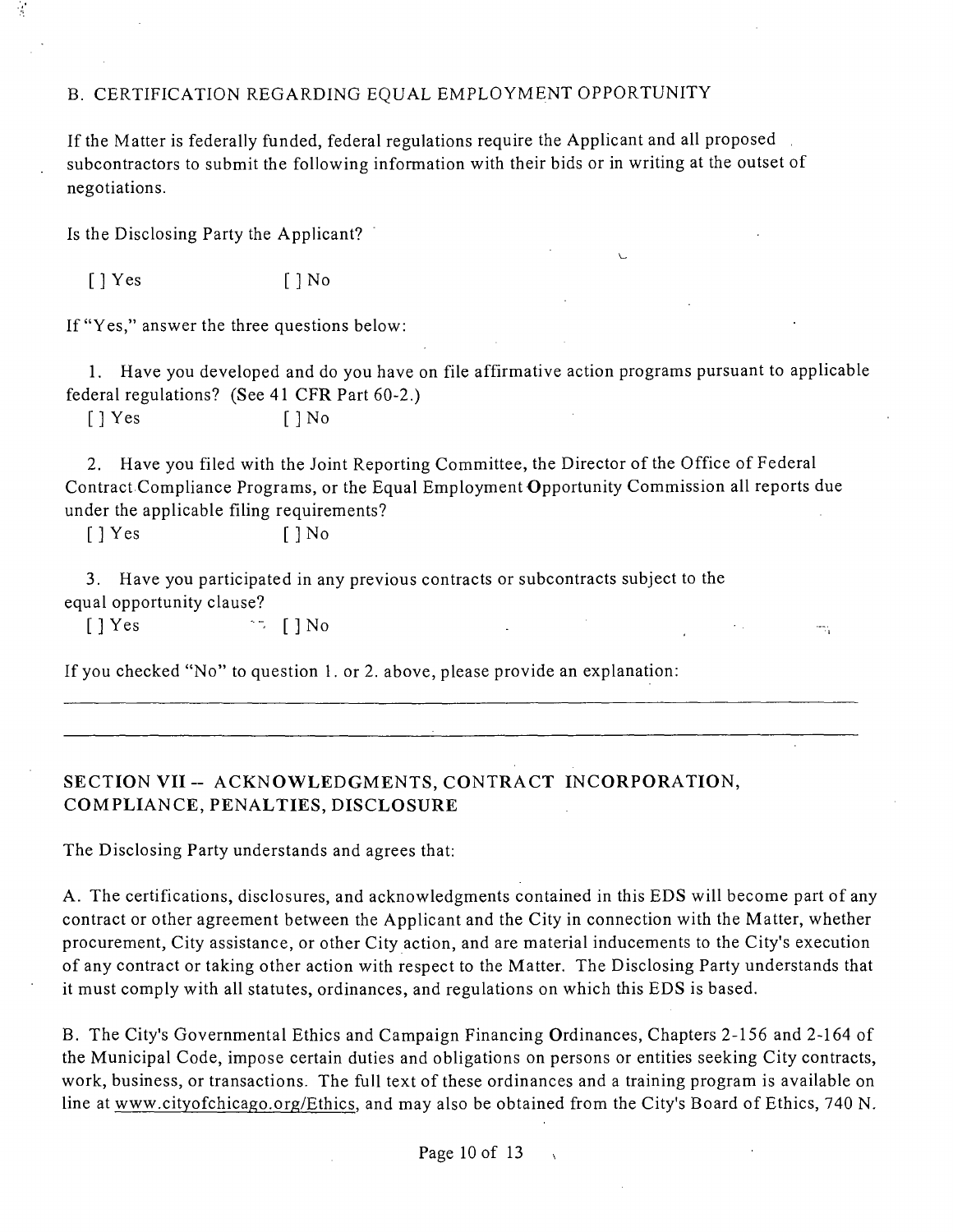Sedgwick St., Suite 500, Chicago, IL 60610, (312) 744-9660. The Disclosing Party must comply fully with the applicable ordinances.

C. If the City determines that any information provided in this EDS is false, incomplete or inaccurate, any contract or other agreement in connection with which it is submitted may be rescinded or be void or voidable, and the City may pursue any remedies under the contract or agreement (if not rescinded or void), at law, or in equity, including terminating the Disclosing Party's participation in the Matter and/or declining to allow the Disclosing Party to participate in other transactions with the City. Remedies at law for a false statement of material fact may include incarceration and an award to the City of treble damages.

D. It is the City's policy to make this document available to the public on its Internet site and/or upon request. Some or all of the information provided on this EDS and any attachments to this EDS may be made available to the public on the Internet, in response to a Freedom of Information Act request, or otherwise. By completing and signing this EDS, the Disclosing Party waives and releases any possible rights or claims which it may have against the City in connection with the public release of information Contained in this EDS and also authorizes the City to verify the accuracy of any information submitted in this EDS.

E. The information provided in this EDS must be kept current. In the event of changes, the Disclosing Party must supplement this EDS up to the time the City takes action on the Matter. If the Matter is a contract being handled by the City's Department of Procurement Services, the Disclosing Party must update this EDS as the contract requires. NOTE: With respect to Matters subject to Article I of Chapter 1-23 of the Municipal Code (imposing PERMANENT INELIGIBILITY for certain specifiedoffenses), the information provided herein regarding eligibility must be kept current for a longer period, as required by Chapter 1-23 and Section 2-154-020 of the Municipal Code.

The Disclosing Party represents and warrants that:

F.1. The Disclosing Party is not delinquent in the payment of any tax administered by the Illinois Department of Revenue, nor are the Disclosing Party or its Affiliated Entities delinquent in paying any fine, fee, tax or other charge owed to the City. This includes, but is not limited to, all water charges, sewer charges, license fees, parking tickets, property taxes or sales taxes.

F.2 If the Disclosing Party is the Applicant, the Disclosing Party and its Affiliated Entities will not use, nor permit their subcontractors to use, any facility listed by the U.S. E.P.A. on the federal Excluded Parties List System ("EPLS") maintained by the U. S. General Services Administration.

F.3 If the Disclosing Party is the Applicant, the Disclosing Party will obtain from any contractors/subcontractors hired or to be hired in connection with the Matter certifications equal in form and substance to those in F.1. and F.2. above and will not, without the prior written consent of the City, use any such contractor/subcontractor that does not provide such certifications or that the Disclosing Party has reason to believe has not provided or cannot provide truthful certifications.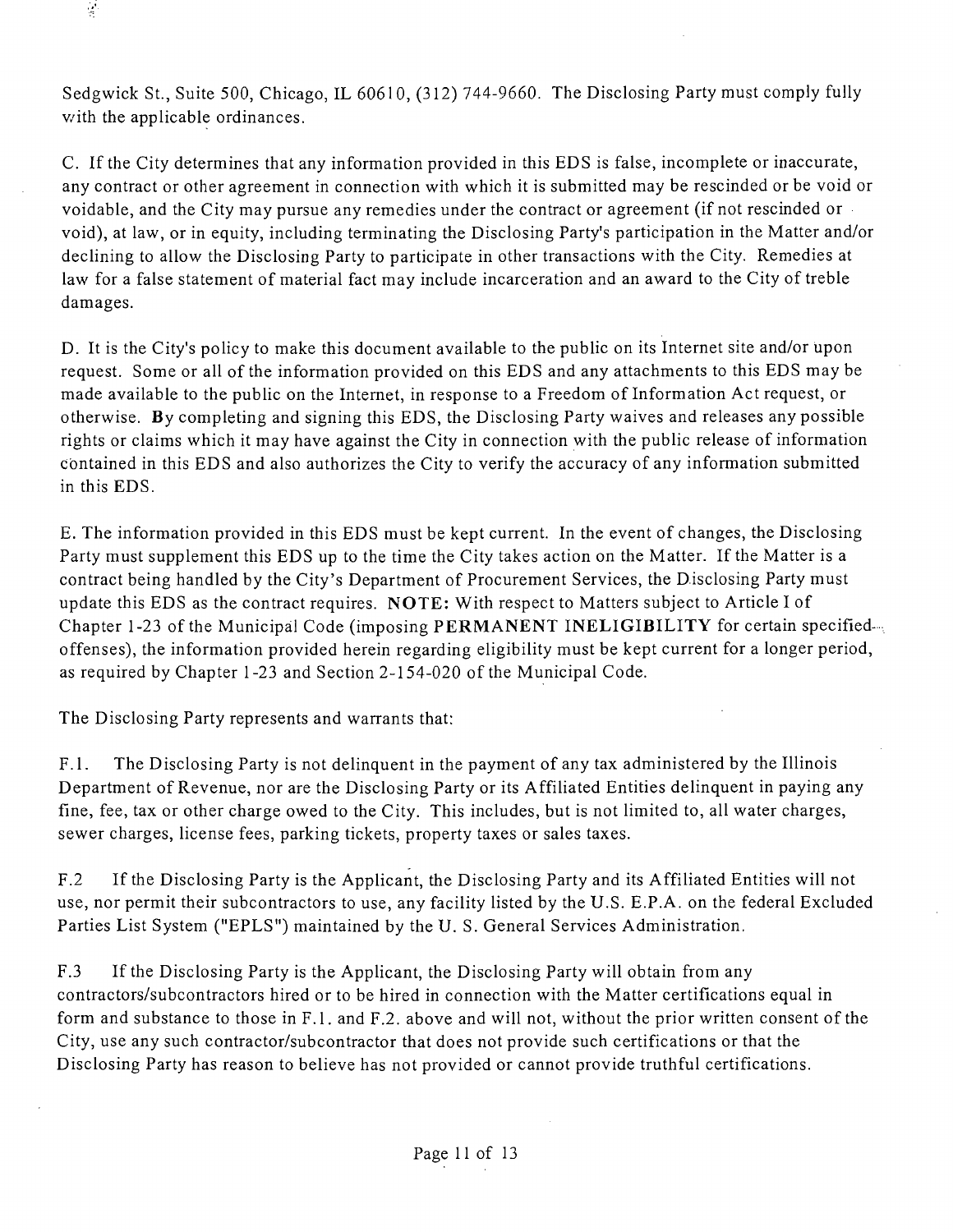NOTE: If the Disclosing Party cannot certify as to any of the items in F.L, F.2. or F.3. above, an explanatory statement must be attached to this EDS.

## **CERTIFICATION**

 $\mathcal{L}$ 

Under penalty of perjury, the person signing below: (1) warrants that he/she is authorized to execute this EDS and Appendix A (if applicable) on behalf ofthe Disclosing Party, and (2) warrants that all certifications and statements contained in this EDS and Appendix A (if applicable) are true, accurate and complete as of the date furnished to the City.

Aspira Inc. of Illinois (Print or type name of Disclosing Party)

 $Bv:$ WSign here)

Jose E. Rodriquez (Print or type name of person signing)

President (Print or type title of person signing)

|    |      | Signed and sworn to before me on (date) March $\ell$ , 2011 |                    |
|----|------|-------------------------------------------------------------|--------------------|
| at | Cook | Цlinois<br>County                                           | $(\text{state})$ . |
|    |      |                                                             | Notary Public.     |
|    |      | Commission expires:                                         |                    |

OFFICIAL SEAL ROLANDO R ACOSTA NOTARY PUBLIC - STATE OF ILLINOIS MY COMMISSION EXPIRES:04/15/12

þ

 $\vdots$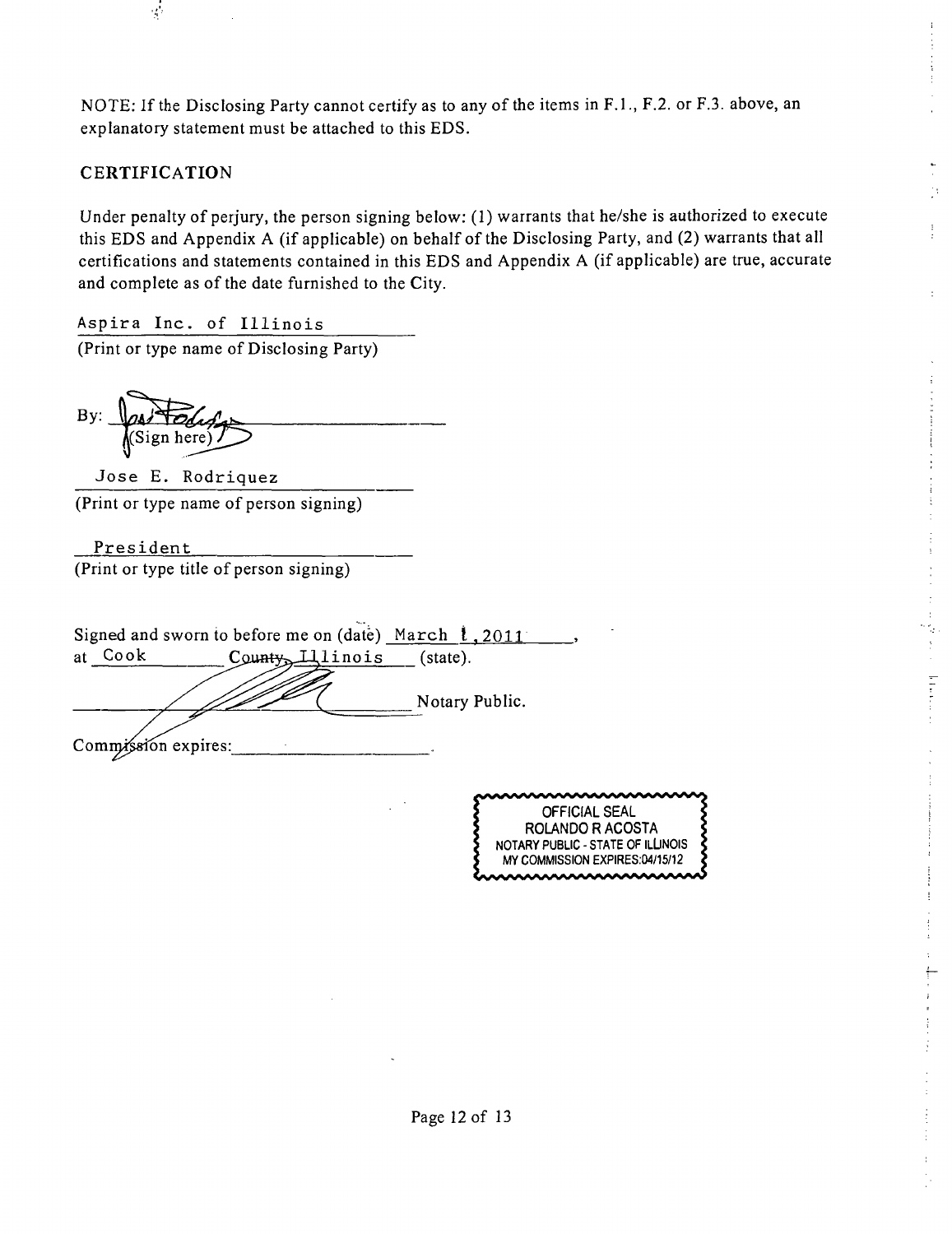## **CITY OF CHICAGO ECONOMIC DISCLOSURE STATEMENT AND AFFIDAVIT APPENDIX A**

# **FAMILIAL RELATIONSHIPS WITH ELECTED CITY OFFICIALS AND DEPARTMENT HEADS**

**This Appendix is to be completed only by (a) the Applicant, and (b) any legal entity which has a direct ownership interest in the Applicant exceeding 7.5 percent. It is not to be completed by any legal entity which has only an indirect ownership interest in the Applicant.** 

Under Municipal Code Section 2-154-015, the Disclosing Party must disclose whether such Disclosing Party or any "Applicable Party" or any Spouse or Domestic Partner thereof currently has a "familial relationship" with any elected city official or department head. A "familial relationship" exists if, as of the date this EDS is signed, the Disclosing Party or any "Applicable Party" or any Spouse or Domestic Partner thereof is related to the mayor, any alderman, the city clerk, the city treasurer or any city department head as spouse or domestic partner or as any of the following, whether by blood or adoption: parent, child, brother or sister, aunt or uncle, niece or nephew, grandparent, grandchild, father-in-law, mother-in-law, son-in-law, daughter-in-law, stepfather or stepmother, stepson or stepdaughter, stepbrother or stepsister or half-brother or half-sister.  $\mathcal{L}_{\mathcal{L}}$  $\mathcal{L}_{\rm{max}}$ 

"Apphcable Party" means (1) all executive officers of the Disclosing Party fisted in Section II.B. l.a., if the Disclosing Party is a corporation; all partners of the Disclosing Party, if the Disclosing Party is a general partnership; all general partners and limited partners of the Disclosing Party, if the Disclosing Party is a limited partnership; all managers, managing members and members of the Disclosing Party, if the Disclosing Party is a limited liability company; (2) all principal officers of the Disclosing Party; and (3) any person having more than a 7.5 percent ownership interest in the Disclosing Party. "Principal officers" means the president, chief operating officer, executive director, chief financial officer, treasurer or secretary of a legal entity or any person exercising similar authority.

Does the Disclosing Party or any "Applicable Party" or any Spouse or Domestic Partner thereof currently have a "familial relationship" with an elected city official or department head?

[ ] Yes XX No

 $\frac{1}{2}$ 

If yes, please identify below (1) the name and title of such person, (2) the name of the legal entity to which such person is connected; (3) the name and titie of the elected city official or department head to whom such person has a familial relationship, and (4) the precise nature of such familial relationship.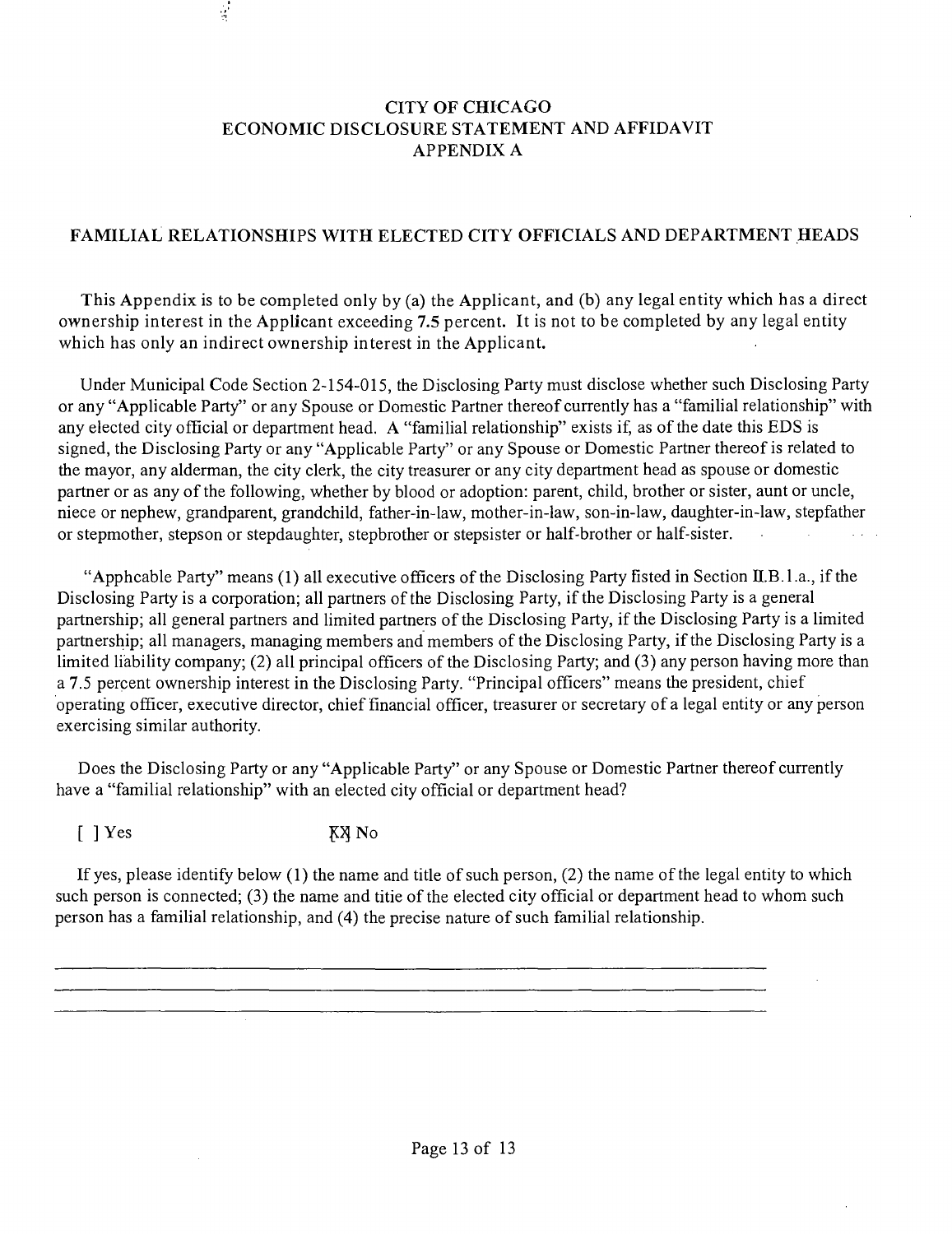# EXHIBIT A ASPIRA INC. OF ILLINOIS BOARD OF DIRECTORS & OFFICERS

Sonia Sanchez, Chair Beatriz Santiago Patricia Rangel Santos Rivera, Ph. D Martin Cabrera Christopher Rios Jessica Rodriquez Jose E. Rodriquez, President & CEO

وأرادتهم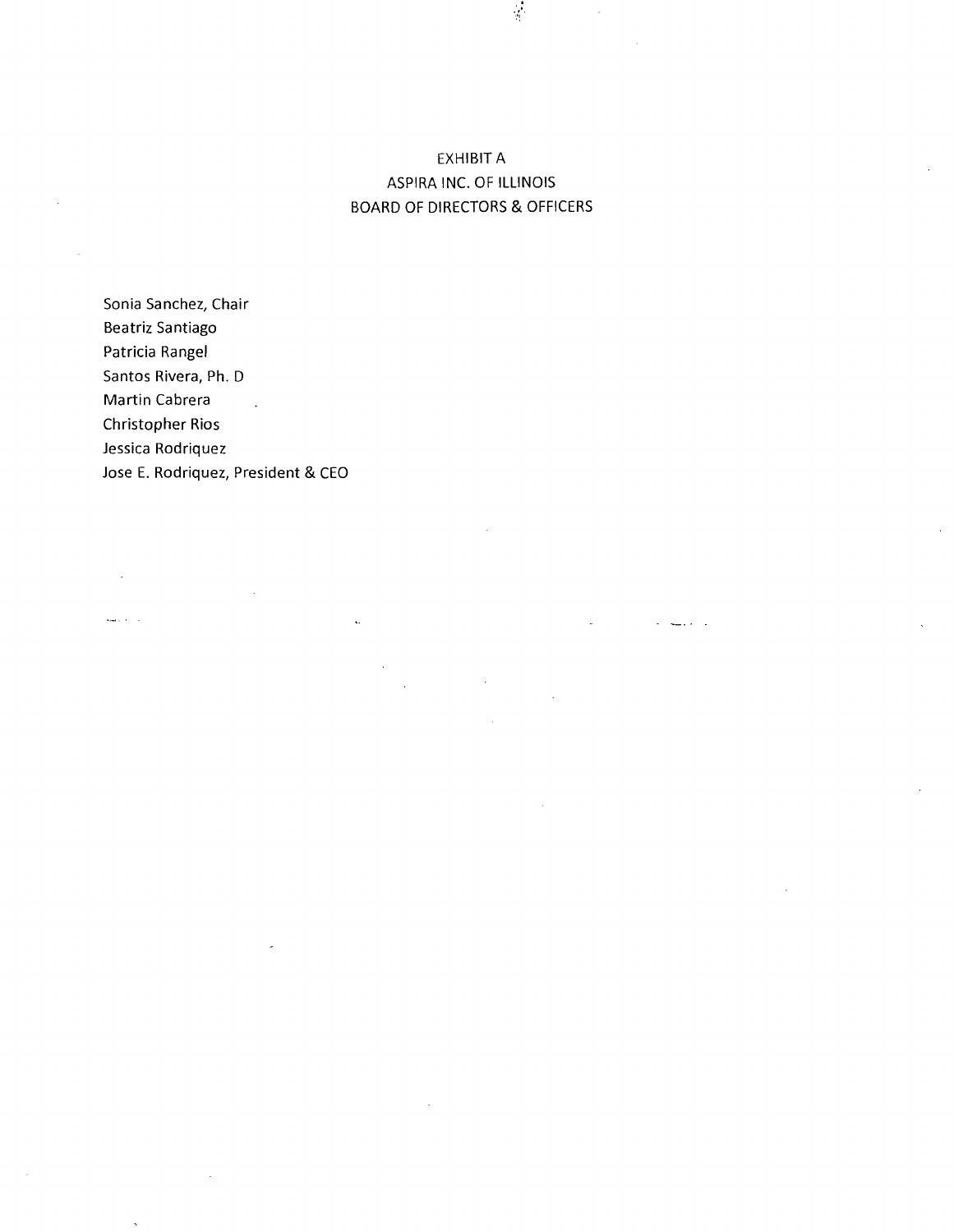## ryPE I REGULATIONS

 $\frac{1}{2}$ 

FAR: 3.0

SETBACKS:

| North (east of N-S alley): | 25 ft. |
|----------------------------|--------|
| North (west of N-S alley): | 5 ft.  |
| East:                      | None   |
| South:                     | None   |
| West:                      | None   |

HEIGHT: 55 ft.

PARKING: 32 spaces

LOADING: None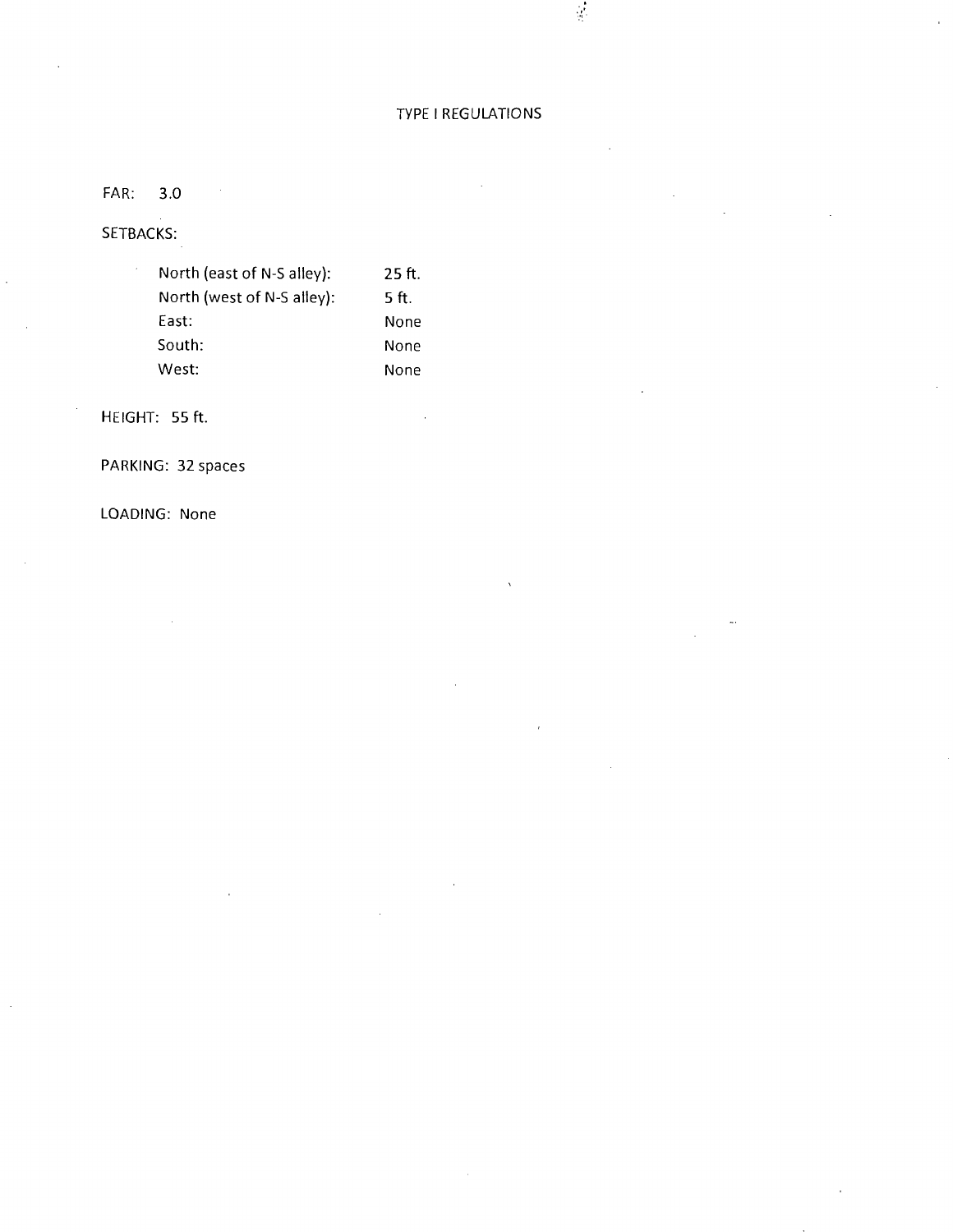